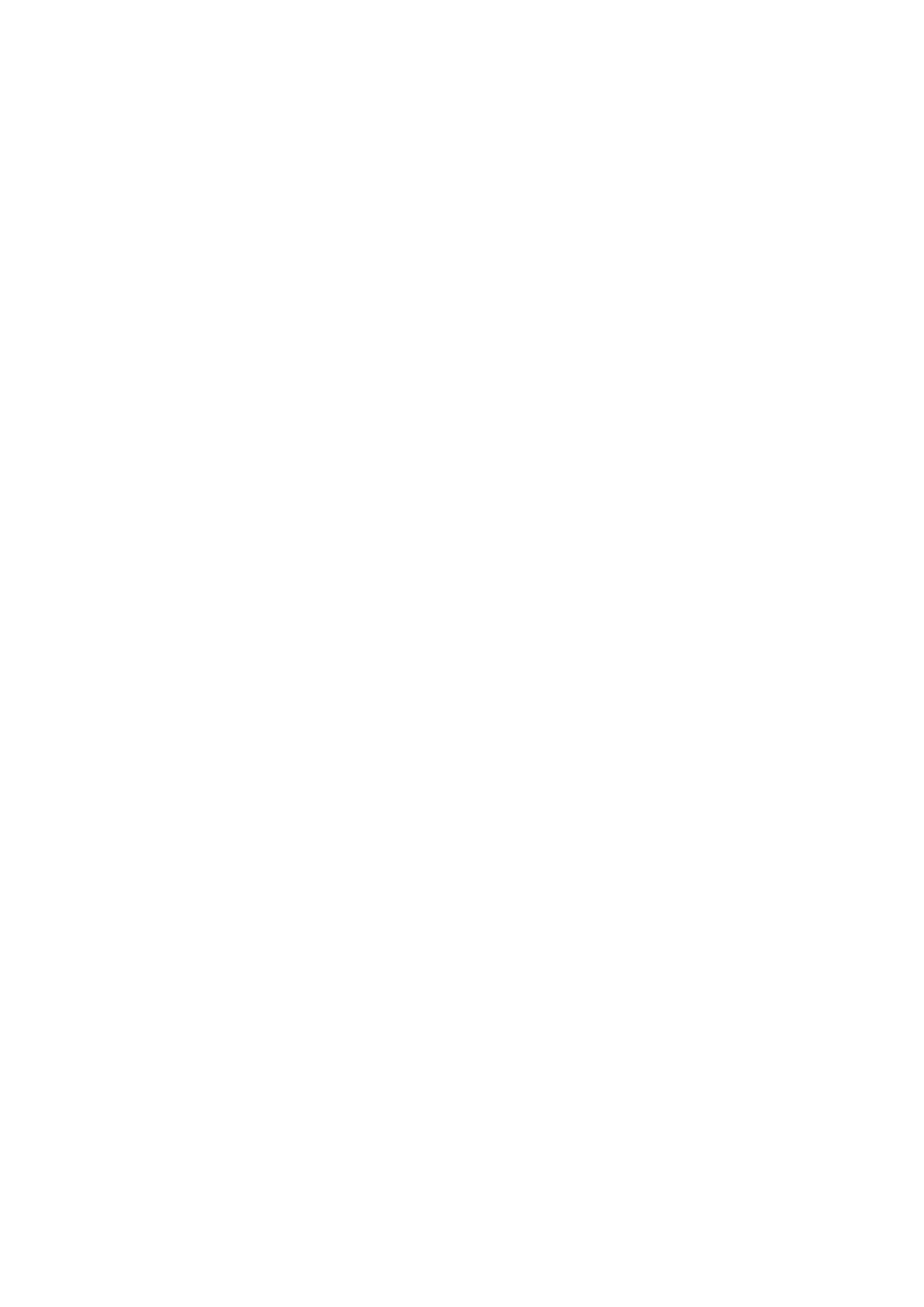The Point of Being

Edited by

### Derrick de Kerckhove and Cristina Miranda de Almeida

# **CAMBRIDGE SCHOLARS** PUBLISHING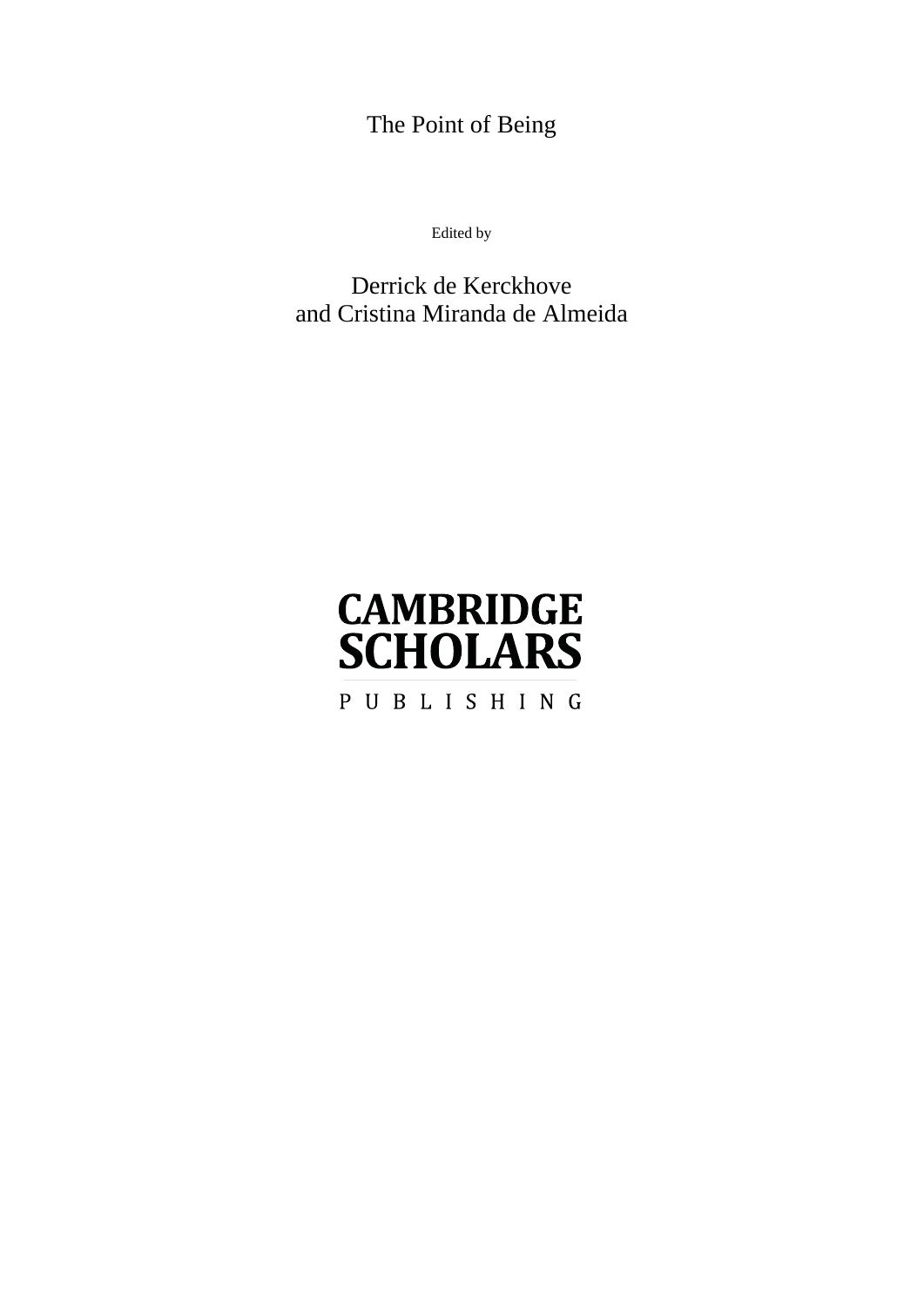The Point of Being, Edited by Derrick de Kerckhove and Cristina Miranda de Almeida

This book first published 2014

Cambridge Scholars Publishing

12 Back Chapman Street, Newcastle upon Tyne, NE6 2XX, UK

British Library Cataloguing in Publication Data A catalogue record for this book is available from the British Library

Copyright © 2014 by Derrick de Kerckhove, Cristina Miranda de Almeida and contributors

All rights for this book reserved. No part of this book may be reproduced, stored in a retrieval system, or transmitted, in any form or by any means, electronic, mechanical, photocopying, recording or otherwise, without the prior permission of the copyright owner.

ISBN (10): 1-4438-6038-7, ISBN (13): 978-1-4438-6038-3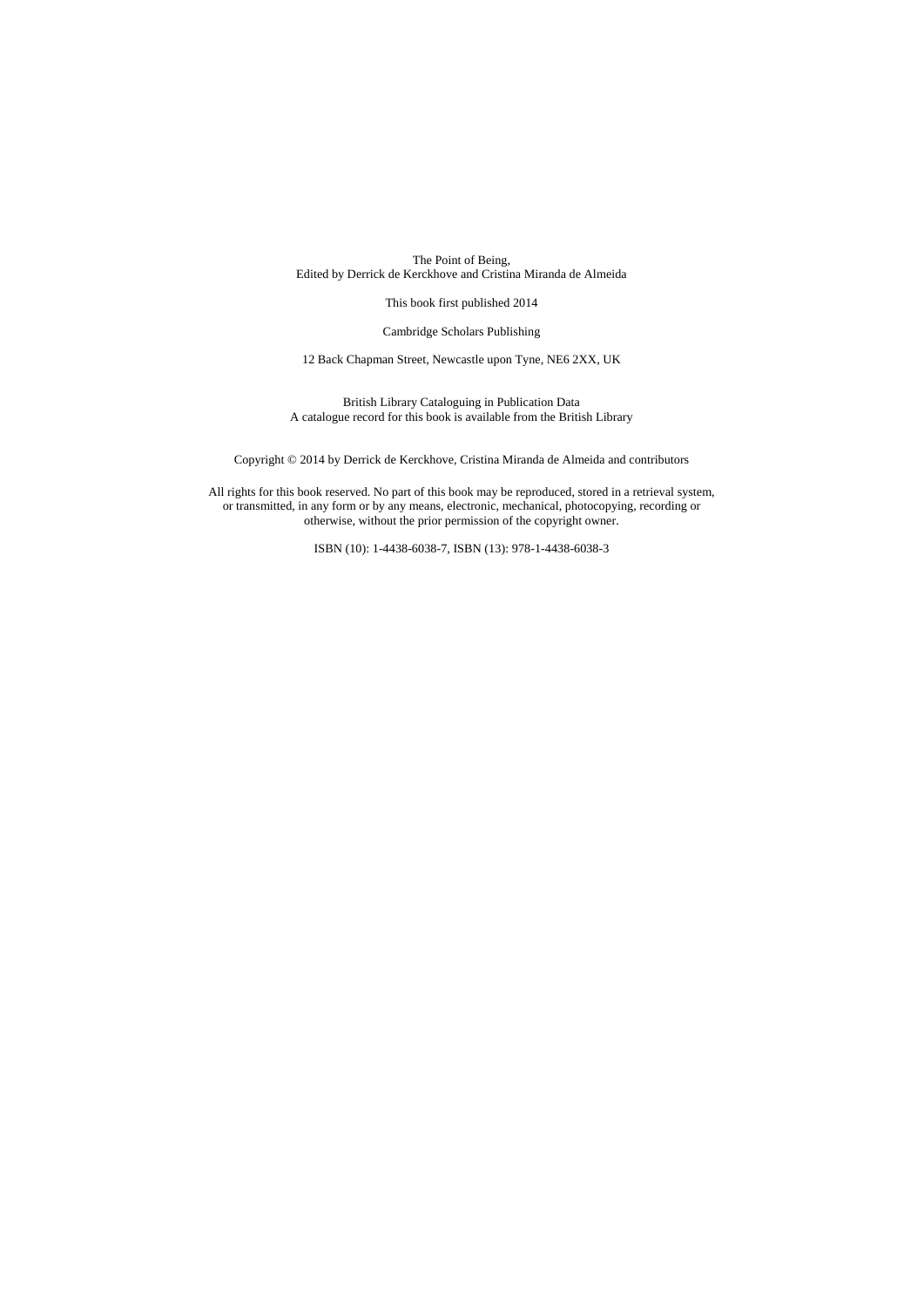## TABLE OF CONTENTS

| Derrick de Kerckhove and Cristina Miranda de Almeida                                                                                                      |
|-----------------------------------------------------------------------------------------------------------------------------------------------------------|
| Derrick de Kerckhove and Cristina Miranda de Almeida                                                                                                      |
| The Point of Being<br>Derrick de Kerckhove                                                                                                                |
| Orbanism<br>Rosane Araújo                                                                                                                                 |
| Toward the Reunion of Sense and Sensibility: The Body in the Age<br>of Electronic Trans-nature<br>Gaetano Mirabella                                       |
| The Interval as a New Approach to Interfaces: Towards a Cognitive<br>and Aesthetic Paradigm of Communication in the Performing Arts<br>Isabelle Choinière |
| The Aesthetics of the Between in Korean Culture<br>Jung A Huh                                                                                             |
| Sensing without Sensing: Could Virtual Reality Support Korean Rituals?<br>Semi Ryu                                                                        |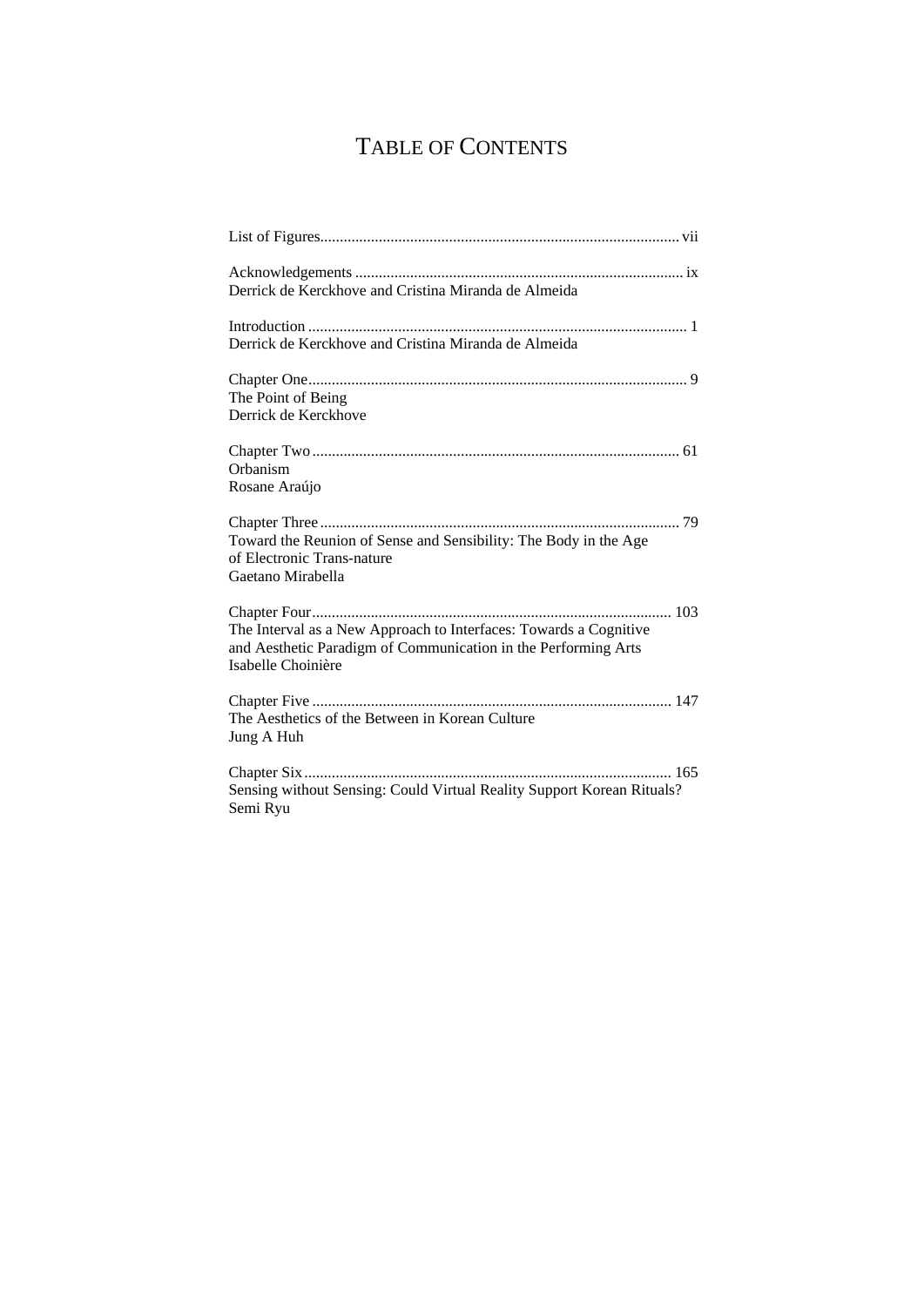### vi Table of Contents

| Between Sense and Intellect: Blindness and the Strength of Inner Vision<br>Loretta Secchi                         |  |
|-------------------------------------------------------------------------------------------------------------------|--|
| The Connective Heart                                                                                              |  |
| Cristina Miranda de Almeida                                                                                       |  |
| Quantum-Inspired Spirituality: Merging Science and Religion<br>in the Post-Galilean Period<br>Maria Luisa Malerba |  |
|                                                                                                                   |  |
|                                                                                                                   |  |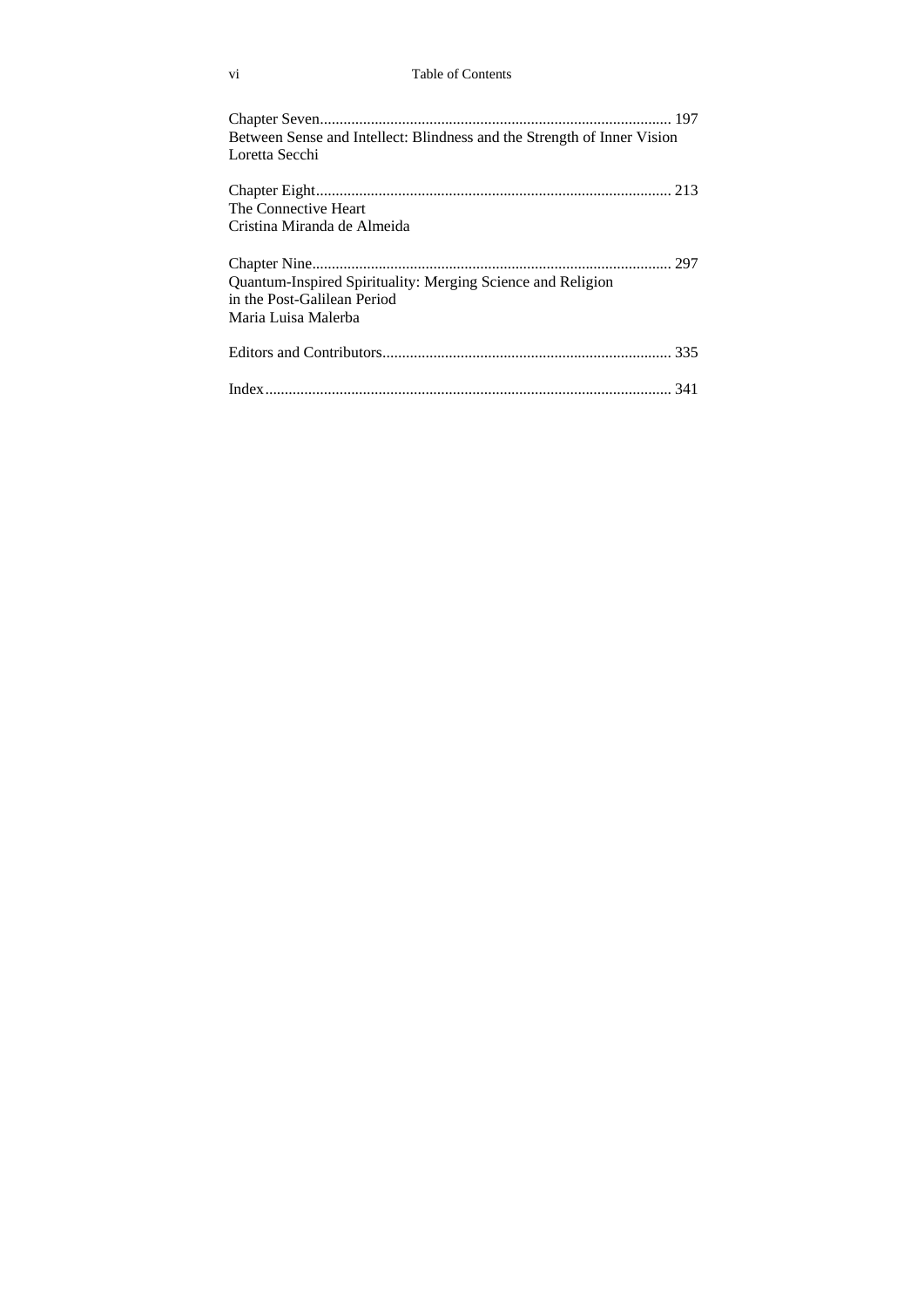### LIST OF FIGURES

#### **Cover image copyrights:**

*Emotion Traffic*, *Mechanics of Emotions ©* Maurice Benayoun, 2005

### **Dust cover image (frontal):**

*Emotion Traffic*, *Mechanics of Emotions ©* Maurice Benayoun, 2005

#### **Copyrights of figures in chapters 1, 4, 5 and 8:**

- Figure 1-1: *Speed of evolution according to the principal medium that carries language* © Ijaz Rasool, Cristina Miranda de Almeida and Derrick de Kerckhove, 2014
- Figure 4-1: *Communion (Le partage des peaux II)* © Isabelle Choinière, 1995
- Figure 4-2: *Communion (Le partage des peaux II)* © Isabelle Choinière, 1995
- Figure 4-3: *La Démence des Anges* © Isabelle Choinière, 1999-2000
- Figure 4-4: *La Démence des Anges*, © Isabelle Choinière, 1999-2000
- Figure 4-5: *La Démence des Anges*, © Isabelle Choinière, 1999-2000
- Figure 4-6: *La Démence des Anges*, © Isabelle Choinière, 1999-2000
- Figure 5-1: *Triple tae-geuk figure* © Jung A Huh, 2010
- Figure 5-2: *Image of Hwajaeng theory* © Jung A Huh, 2010
- Figure 5-3*: Madang, in Gimhae Hanok Hall* © Jung A Huh, 2010
- Figure 5-4: *A madang performance/play, in front of a Korean traditional house* © Jung A Huh, 2010
- Figure 5-5: *Seokpajung (*石坡亭*): Dae-won-gun's villa* © Jung A Huh, 2010
- Figure 5-6: *Pansori* © Jung A Huh, 2010
- Figure 5-7: *Moo-dang, Korean Shaman* © Jung A Huh, 2010
- Figure 5-8: *Play Group, "Garam", Lee Su-Il and Shim Sun-Ae* © Jung A Huh, 2010
- Figure 5-9: *Bibimbap, Korean traditional food* © Jung A Huh, 2010
- Figure 8-1: *Heart's features* © Cristina Miranda de Almeida, 2014
- Figure 8-2: *Overcoming the opposites* © Cristina Miranda de Almeida, 2014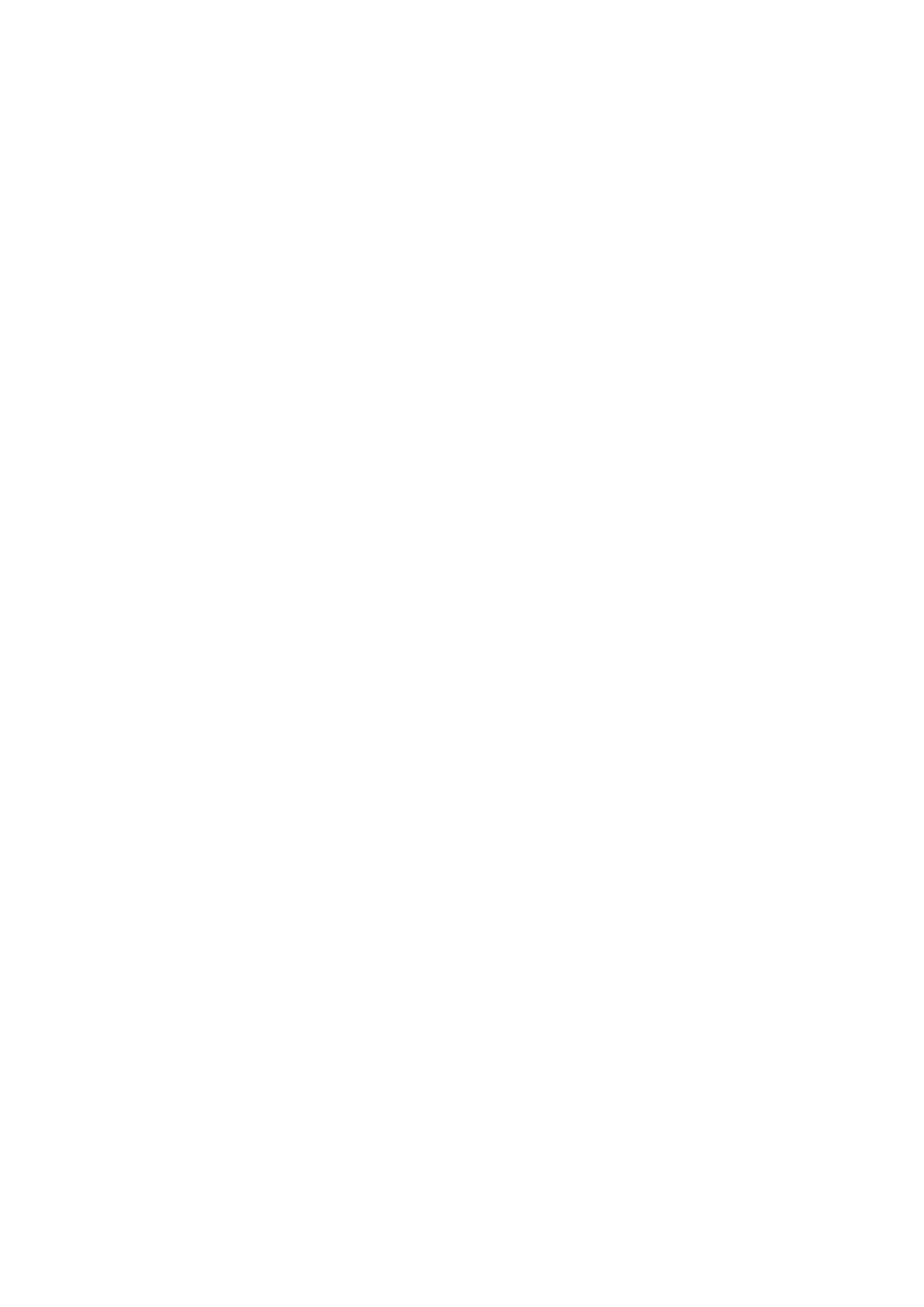### ACKNOWLEDGEMENTS

We are happy to be able to offer the results of this long work process to prepare the book The Point of Being to our friends, readers and to anybody who is interested in exploring the cognitive and perceptual changes in which we are immersed in the digital era. We expect that the book will contribute to the understanding of the role and power of the subject (being) in this epoch of change, in which we are still under the influence of the perceptual residues of the Cartesian paradigm of point-of-view and of the printing press era, but at the same time are already experiencing a paradigm shift towards what we call the Point of Being, as we are going to explain in the book.

The writing and editing of this book has passed through different phases. The idea started years ago with Derrick de Kerckhove, trying to understand the implications of a sensorial reset that McLuhan had predicted would be a consequence of electricity. By opposition to the point-of-view, which positions the subject in a visually dominant and detached experience, a tactile response would be a proprioceptive experience, privileging a sensation of the subject over its representation. The notion of the Point of Being, if embryonically, was introduced in the book *Skin of Culture* in 1998.

The second strong impulse to the materialization of the book happened in the summer of 2007, when Derrick invited a group of researchers to work together on the first nucleus of the book in his house in Wicklow, Ontario, Canada.

Later on, the very complexity of the concept required the inclusion of other authors (other Points of Being) who joined the group to contribute with their expertise to the different aspects that are implied in this concept.

The editors would like to thank the contributors to this book for their enthusiasm in writing its chapters. In particular, we are immensely in debt to their generosity and patience during the long editorial process during which we had the chance to work closely with each one.

This book was developed with the support of people from different institutions as well. We thank the McLuhan Program in Culture and Technology, at the University of Toronto, and in particular, Lynne Alexandrova for the organization of the Research Seminar for the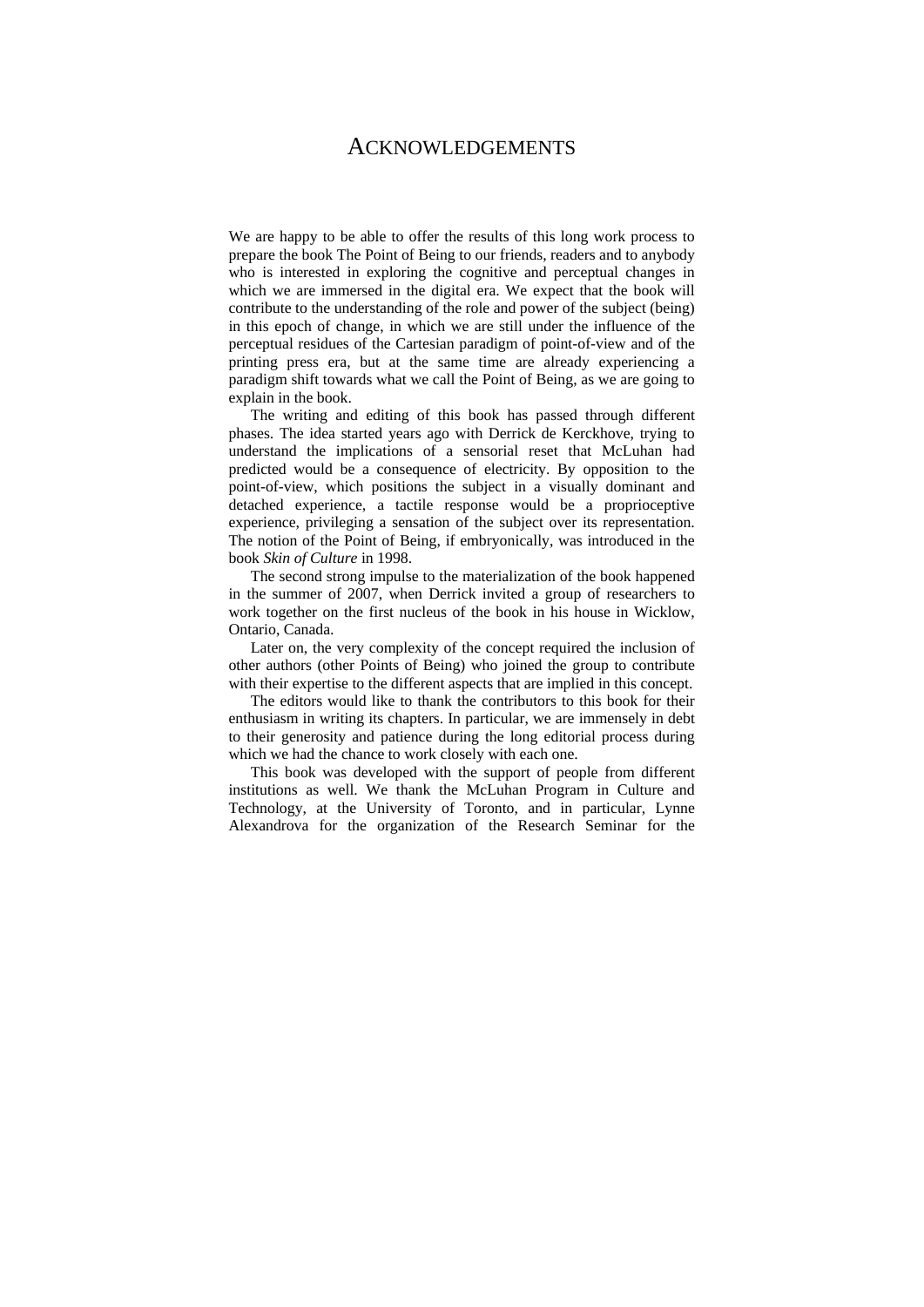presentation of the book to McLuhan Fellows and for support during our stay in Wicklow.

Our gratitude goes also to Marie Lou Reker, for her suggestions to the book and her support during the editorial process in the Library of Congress in Washington D.C.

We thank also the Physicists Emma Sallent del Colombo and Ijaz Rasool, for their expert support in the editing of Maria Luisa Malerba's chapter. Kathrine Elizabeth Lorena Johansson helped with her excellent comments on Cristina Miranda de Almeida's Chapter, and Michelle Alzola generously proofread Cristina's chapter. John Jacobs proofread the whole book with great professionality and care. We are grateful for their support.

Cristina Miranda de Almeida, on behalf of other authors, would like to express a deep feeling of gratitude to Derrick de Kerckhove, for being such an inspiration for all of us.

Derrick de Kerckhove would like to acknowledge here the many conversations with scientists, artists and wise persons that led to insights about the Point of Being.

Lastly, the editors would like to see this volume only as a first step in trying to understand the Point of Being. We plan to keep developing other necessary aspects of this complex and rich experience in further books.

—THE EDITORS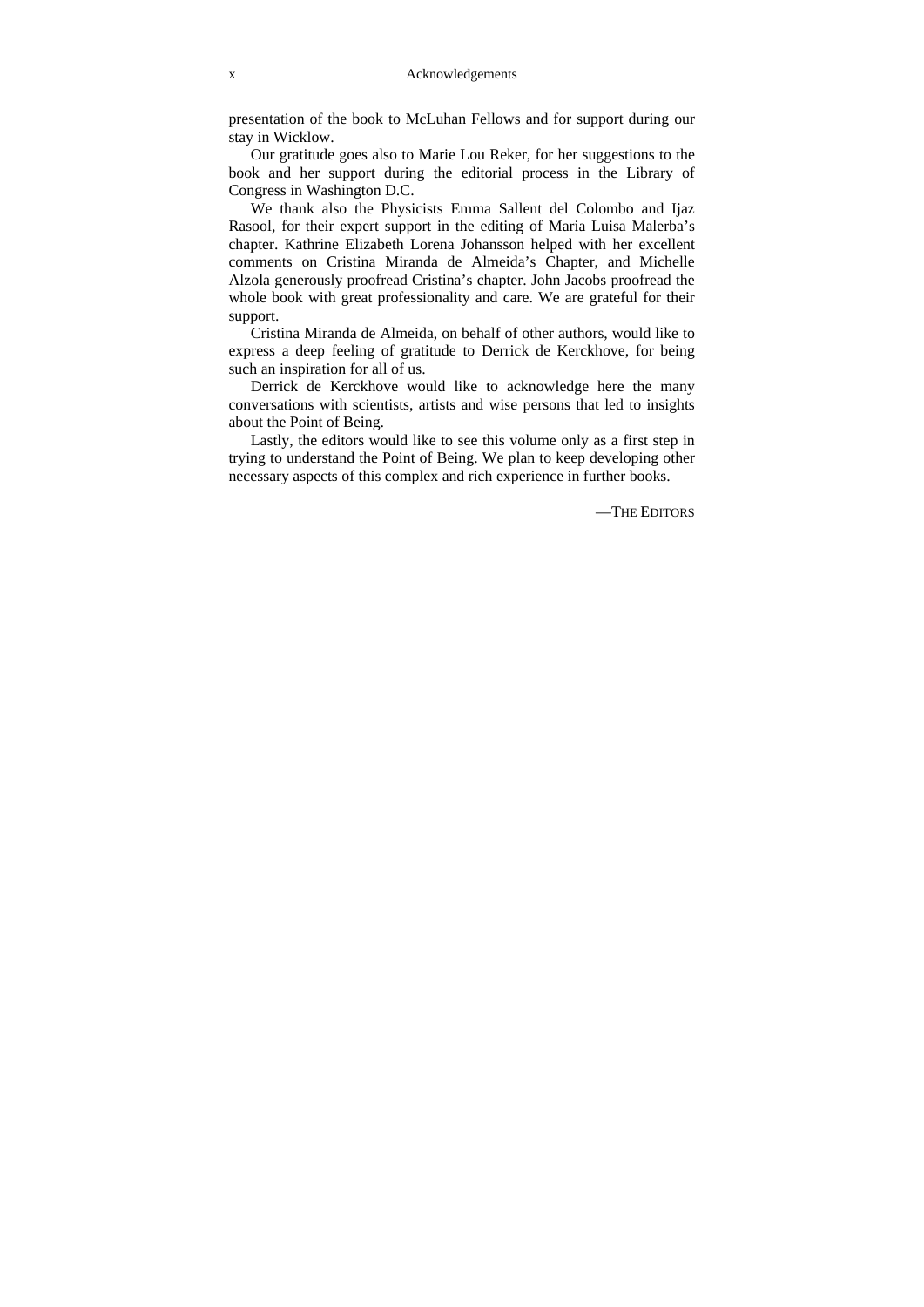### **INTRODUCTION**

### DERRICK DE KERCKHOVE AND CRISTINA MIRANDA DE ALMEIDA

*The Point of Being* is a book of essays that explore the psychophysiological dimensions of the ways people experience their presence in the world and the world's presence in them. While it is intended to interest every kind of culture, *The Point of Being* addresses conditions that apply principally to Western alphabetized societies. Indeed, the basic premise of the book is that the alphabet has emphasized a visual dominance among the senses people use to perceive the world as a whole, a trend that has repressed or toned down information from other senses. This literate<sup>1</sup> bias is well documented by Eric Havelock, Harold Innis, Marshall McLuhan, Leonard Schlain and others.

Much research has focused on understanding how people experience their presence in the world. These publications generally analyse embodiment and new manners of exploring the sensorium beyond the inherited context. These contributions come from varied disciplines such as architecture, art, music, art history, cinema, psychology and proprioception studies, design, a variety of technology and engineering studies, philosophy, medicine, aesthetics, sociology, and anthropology, among others.<sup>2</sup> Although these contributions help construct the subject,

<sup>&</sup>lt;sup>1</sup> Literacy is understood as the ability to read and write.<br><sup>2</sup> Pecearch focus varies: the role of all senses (Constant

 $2$  Research focus varies: the role of all senses (Constance Classen; David Howes); commodification of sensation, the sixth sense (David Howes); synaesthesia (Cretien van Campen; Robin Curtis; Sean A. Day); interrelations between senses, sensorial sensibility **(**Arnold Berleant); the interaction between vision and touch in photography (Patrizia diBello); inter-sensoriality (David Howes); interrelations of noise, smell, touch (Harvey, Elizabeth); contextual interrelations of sound and space, aural architecture, spatiality without space, aesthetic spatiality, eventscapes **(**Barry Blesser; Michael Bull); urban experience (Niall Atkinson); hearing, listening, urban aurality, listening and sound spaces (Raviv Ganchrow; Les Back; Alexandre Vincent; Lisa Blackman); the hierarchy of senses (Jean-Marie Fritz); embodiment and sensory phenomenology; first person narratives and auto-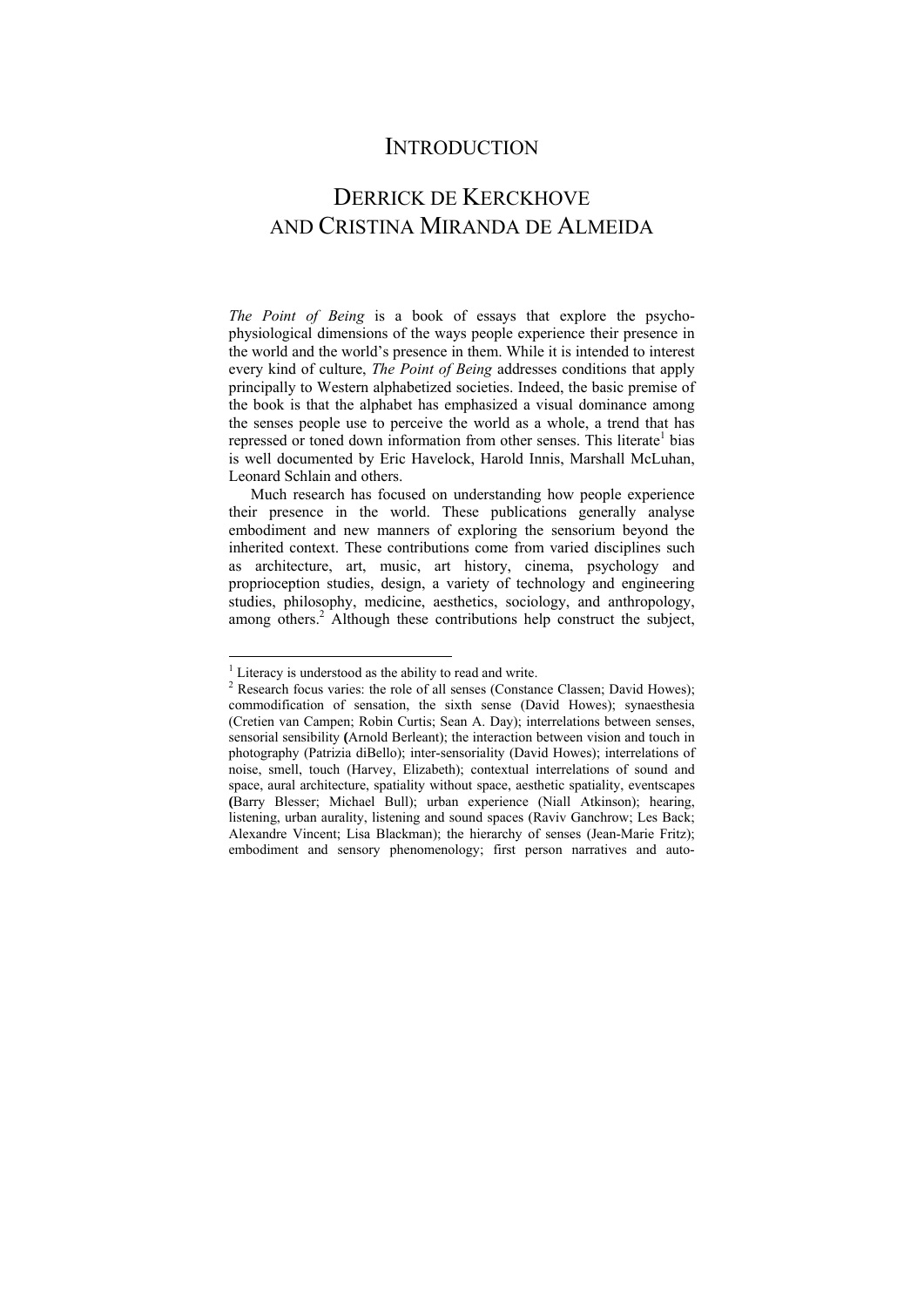#### 2 Introduction

they do not fully examine the impact of electricity or that of digital technology on sensibility. The concept of the Point of Being aims at offering different ways to understand this new situation.

From the acknowledgement of this situation the book explores the research question: which are the psycho-physiological dimensions of the ways people experience their presence in the world and the world's presence in them?

The objective of this collective work is not only academic. Because they deal principally with issues of perception and sentience, there is in all chapters an invitation to experience a shift of perception. An embodied sensation of the world and a re-sensorialization of the environment are described to complement the visually biased perspective with a renewed sense of our relationship to the spatial and material surrounds. What is attempted here is to induce the topological reunion of sensation and cognition, of sense and sensibility and of body, self and world.

The perception of the Point of Being, to which the various chapters of this book invite the reader, proposes an alternative to the Point of View inherited from the Renaissance; it aims at offering a way to situate the sense of self through the physical, digital and electronic domains that shape physical, social, cultural, economic and spiritual conditions at the beginning of the twenty-first century. What is examined is how current digital processes of production, reproduction and distribution of information affect our perception of time, space, matter, senses and identity.

-

ethnographies (Jacquelyn Allen-Collinson); the urban sensorium **(**Aimée Boutin); history of sound (Veit Erlmann); deep sound (Steve Ferzacca); significance of touch (Anne Cranny-Francis); touch in painting, sculpture (Peter Dent); the sense of taste and food perception (Bettina Beer; Charlene Elliott; Karin Bijsterveld); body, emotions and senses (Suzannah Biernoff); psychology of smell (Rachel Herz); smell in space (Victoria Henshaw); technological sensorial augmentation in art in general (Francesca Bacci; Anne Cranny Francis; Jim Drobnick); non-human and cyborg sensing (Stefan Helmreich); cinematic tactility, theories of spectatorship, affect and embodiment (Jennifer Baker; Pia Tikka); human-plant interaction (Jo Day); Human-computer-plant interaction (Guto Nóbrega); theories of senses in theatre (Stephan di Benedetto); historical environmental perception (Nina Ergin); material culture, bodies in stilled mobility and bodies in movement in space (David Bissell); trade-marking of the senses (Charlene Elliott; Hultén, Bertil); metaphorical/cognitive projections of the senses (Nicholas Evans); politics of sensation, the impact of political environments on sensations, the political component of senses, the political mediatization of the networks of sensation; sensorial pluralism (Kennan Ferguson); somaphoric organization (Steve Ferzacca); and senses in literature (Hertel, Ralf), among others.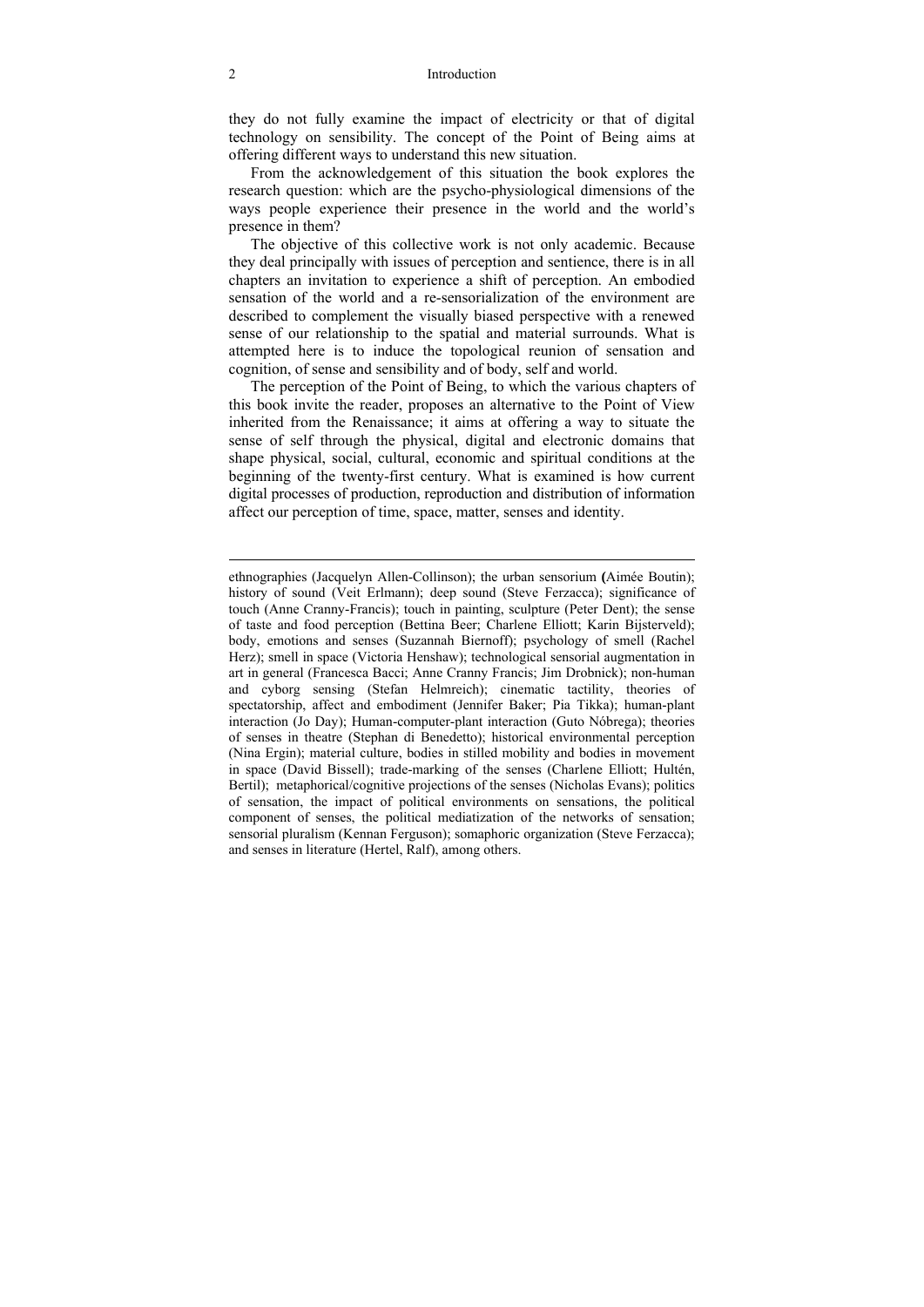Nine authors explore different ways in which the paradigm of the Point of Being can help to bridge the interval, the discontinuity, between subjects and objects that began with the diffusion of the phonetic alphabet.

The following nine essays contribute to defining and expanding upon the understanding of these main lines of argument. Derrick de Kerckhove positions the concept and analyses the features that constitute the Point of Being, and especially the role of touch in relation to the interval. The interval, as used throughout this book, is the liminal space between – or within the overlaps of – body and world, self and other, mind and thought. It is fluid and variable and it privileges a tactile appreciation. Rosane Araujo, Gaetano Mirabella and Isabelle Choinière offer different and complementary analyses of the interval, from the realms of architecture, philosophy and choreography respectively.

The concept of interval is central to this book. The interval goes both ways; it is both within and without the perceived limits of self and skin. Proprioception is the internal front of the interval. The theme of the "milieu", and its connection to proprioceptive experiences is treated in turn by Jung A, Semi Ryu and Loretta Secchi, the first two interpreting aspects of traditional Korean culture and the last named presenting her work for the museum of touch in Bologna. The last two chapters, by Cristina Miranda de Almeida and Maria Luisa Malerba respectively, propose a historical retrieval and a reflection on the possible future expansions of the perceptive features informed by the Point of Being.

To introduce the theme in the first chapter, titled The Point of Being, Derrick de Kerckhove defines the concept of Point of Being as the feeling of one's presence in one's own life, and opposes it to the concept of Point of View, involving a shift from the visual to the proprioceptive and tactile. While the point of view is still central to the Western mental ecology, there are signs that other ways of apprehending the world involving more senses are evolving albeit in a paradoxical fashion. As it extends the nervous system, electricity expands the reaches of all the senses. The Internet, the Web and the electronic grid of the planet provide humans with an extension of their central nervous systems, linking body to the environment and vice-versa. This insight borrowed from personal contact with McLuhan leads into considerations about how electrical extensions and transformations have accelerated and diversified uses of language and made the world more connected. If the alphabet reduced sensory information to abstract sequences of signs, electricity has re-sensorialized human communication, however at a secondary level. The virtual and augmented varieties of "reality" are external to the body and, today, act as interfaces to many human activities. Interactivity is the technological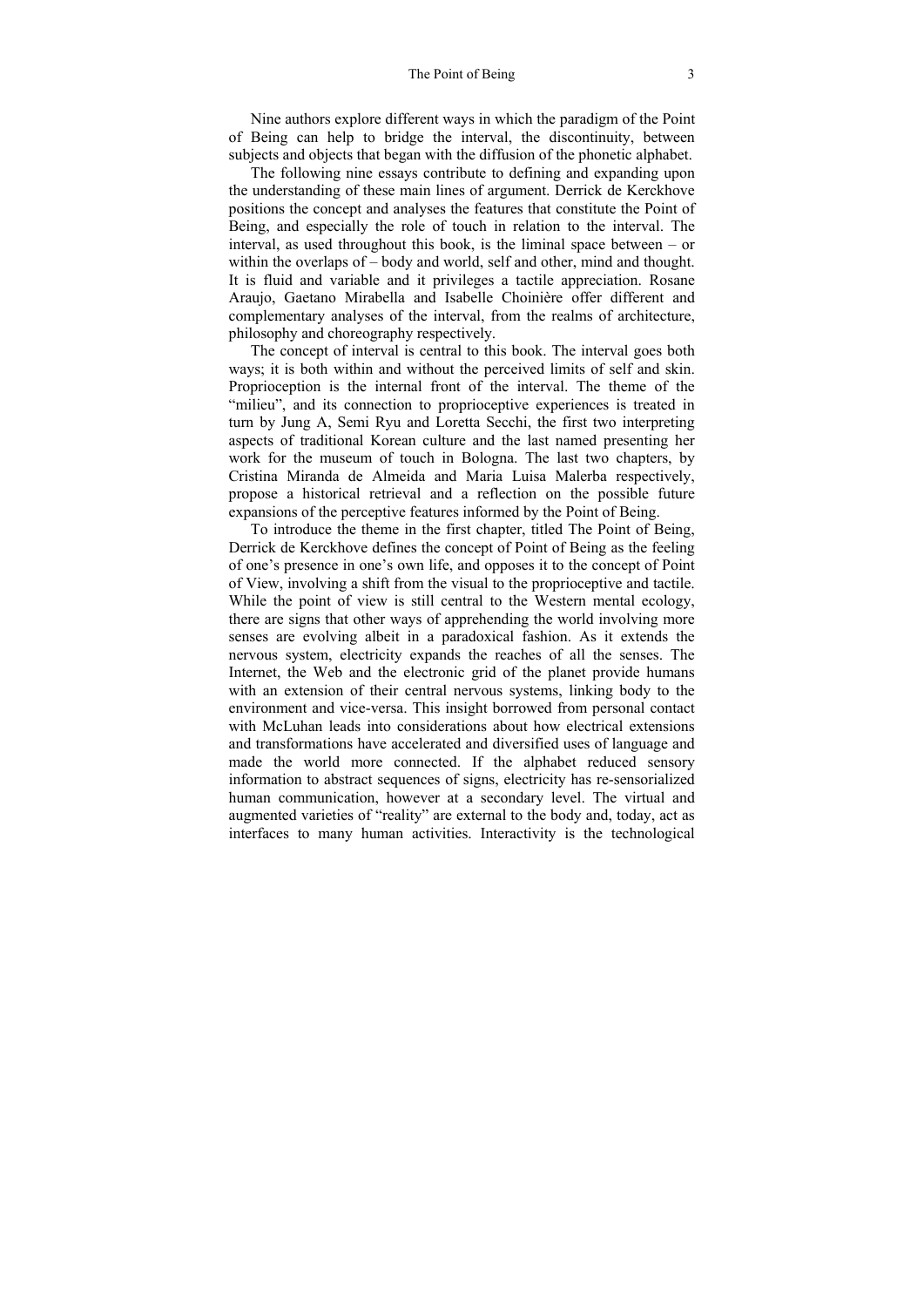#### 4 Introduction

extension of touch. Interfaces are created to manage things and the interval between them and the body. Hence they are extensions of the body and provide variations in the handling of things. Embodiment has become quite paradoxical: the engagement of the subject/user via networks and software programming is both discarnate, and yet so tightly connected to body and mind that it seems to be a reverse – externalized – image of the incarnate body. Hence the electronic enhancement of touch, either via interactivity or connectivity, generates an ambient secondary tactility.

The notion is substantiated by various examples taken from interactive arts, recent discoveries in neurology (mirror neurons) and cinema, haptic games, virtual environments and other interfaces that manage the interval between people and their existential situation. The study of this interval carries into considerations about presence and tele-presence to lead to conclusions about the social value and role of attitude, which is grounded in a proprioceptive relationship to the world.

In the second chapter, *Orbanism*, Rosane Araujo provides clues as to how the interval between self and world can be experienced as an unbroken continuity. It contributes an architect's vision to the understanding of the Point of Being from an analysis of how the personal and the urban spheres merge in holistic perception. The city is a concept dependent on personal experience. In this sense the city is experienced from the sphere of each Point of Being. As in Araujo's text the subject (being) defines and brings forth cities, globes, universes; the interval is built by a change of vision in which sensibility is expanded and the subject does not feel separate from an environment that is activated by each person.

This theme is directly related to the third chapter "Toward the Reunion of Sense and Sensibility: The Body in the Age of Electronic Transnature", by Gaetano Mirabella, but in a reverse mode. For Mirabella, it is nature, space, environment or outer reality that feels and touches the subject (being). Mirabella writes about the body in the age of electronic trans-nature, wondering about the possibility of teaching our senses to think and questioning whether that thinking could be a basis for the ontological constitution of a "definitive presence" inscribed in a "conscious space". The Point of Being brings together objectivity and subjectivity by means of a transductive tactile sensation of the world that fills the interval: the world touches you while you touch the world. This chapter contributes to the construction of the concept of Point of Being by offering a theoretical scaffold to support future conceptual developments reflecting on how our environment is starting to be aware of us, and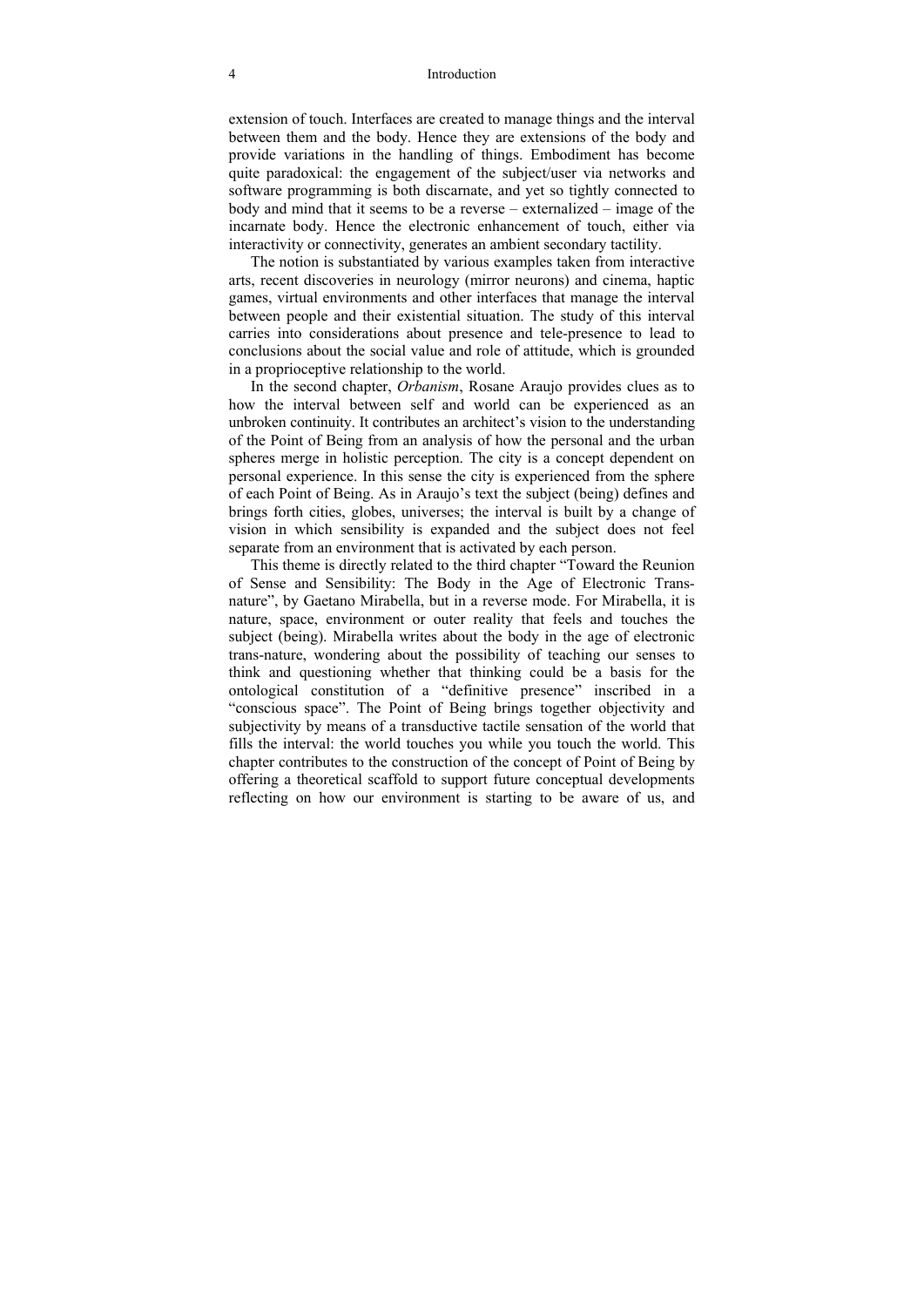responds to our emotions, with the implementation of technologies such as computational fabrics that respond to our emotions.<sup>3</sup>

In the fourth chapter titled "The Interval as a New Approach to Interfaces: Towards a Cognitive and Aesthetic Paradigm of Communication in the Performing Arts", Isabelle Choinière focuses on the interval that evolves between bodies in movement and the public. The spectacularization of dance was a result of the processes of fragmentation, dichotomy and duality present in Western analytic tradition since the Renaissance. The author proposes to overcome this heritage and to offer a new logic of interconnection based on an integrative and interdisciplinary approach. The chapter explores how the Point of Being emerges to fill the interval between performers and public. Here technology becomes the catalyst for the sensorial renewal process by creating a constant reorganisation of our sensorial mappings and a "vibratory space" that permits connectivity. These are also conditions for a "recognition" between bodies, which itself depends upon the dissolution of psycho-corporeal barriers. The result is a new and enlarged corporeal drawing in which Choinière explores possibilities to move beyond instrumentalization in the relationship between dancer, public and technology.

In the fifth chapter titled "The Aesthetics of the 'Between' in Korean Culture", Jung A Huh analyses the concept of "between" or "in-betweenness" in Korean culture and how it emerges as unity, cultural and spatial convergence and social and spiritual integration in different cultural elements: in the flag, in the one-person opera *Pansori*, in architectural forms, in houses' eaves and in the *Bibimbap* dish. Connecting opposites, the concept of "between" reflects the interaction between yin and yang or Derrida's *différance*. The idea conveyed by the notion of "between" contributes to the construction of the concept of Point of Being by offering an integrative model of the concept of interval that helps to overcome dualist, fragmentary ways to deal with the interval opened between subject and object, being and world. The practical cases of analysis illustrate how this kind of integrative proposal can be achieved in different aspects of everyday life. This chapter and the following one are key to getting an impression of the epistemology of a different culture with different grounds as it is applied to the common understanding of the Point of Being.

<sup>&</sup>lt;sup>3</sup> For example, it relates to the experience someone can have with computational fabrics that actuate on human mood as proposed in the research project Textile Mirrors presented at the conference TEI'13 by researchers Felecia Davis (M.I.T.); Asta Roseway (Microsoft Research); Erin Carroll (University of North Carolina at Charlotte); and Mary Czerwinski (Microsoft Research).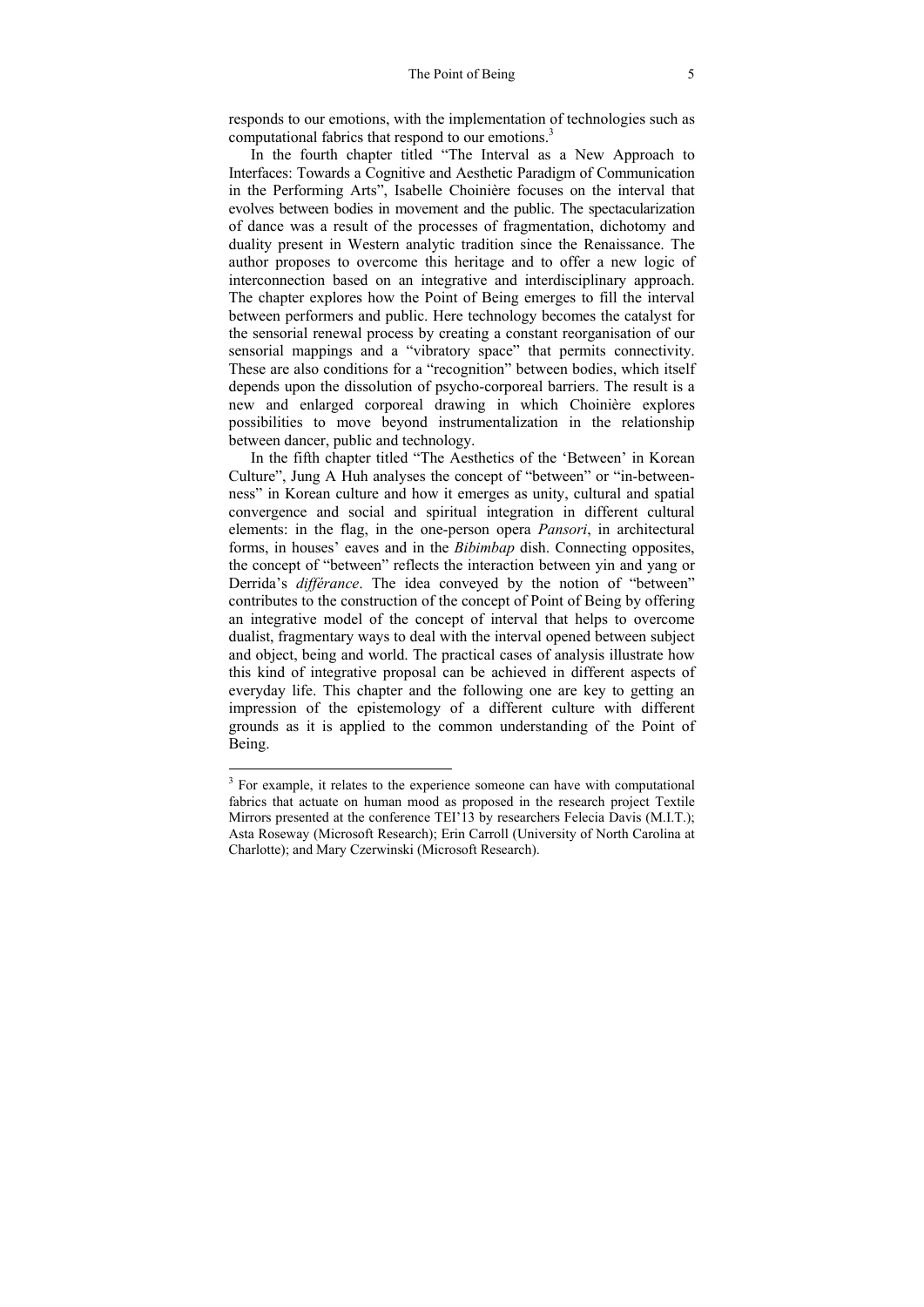### 6 Introduction

In the sixth chapter, titled "Sensing Without Sensing: Could Virtual Reality Support Korean Rituals?" Semi Ryu explores how a shamanic ritual structure provides a model for understanding what is called the "potential experience". This is a dimension of experience that takes place in two kinds of space concomitantly inhabited: an infinite imaginary (virtual) and the finite actual space. One could be tempted to compare this imaginary to the space of the mind of the reader versus the space of the book that is read. But is differs in that in the Korean approach, one space is not exclusive of the other as in the case of reading. Ryu frames this potential experience, accessed by imagination but affecting the physical sphere, as "sensing without sensing" (imaginary senses), a kind of hybrid sensorial regimen to deal with space that is incorporated in everyday situations in Korean culture. She explores a way to deal with this complex and paradoxical situation through art performances based in traditional puppetry, shamanic rituals and digital technologies. The chapter gives an indication as to how the Point of Being can be accessed in a Korean context and, by comparison, how the structure of the Korean shaman ritual can guide one through the paradoxical experiences triggered by the merging of digital and physical domains.

In the seventh chapter "Between Sense and Intellect. Blindness and the Strength of Inner Vision", Loretta Secchi presents a didactic and experimental method to help visually impaired people to read a work of art through the mediation offered by contoured reproductions on a plastic model of the work. The tactile exploration of the plastic model enables an aesthetic experience in blindness by integrating the sensorial and intellectual experiences (internal images, narration and touch). The contribution of this chapter to the Point of Being is found in the way a correspondence and a translation between the haptic and the visual experiences are developed. This approach helps to bridge the interval between the visual and the tactile comprehension of images and the recognition that it performs several functions: poetic-expressive, educational, narrative, informative, cultural-historical, psychological and speculative.

In chapter eight, "The Connective Heart", Cristina Miranda de Almeida writes about how, in the West, a heart-centred ontology was substituted with a head-centred analytic perception, cognition and consciousness. The animated interval between objects, people and world was emptied out and turned into a bare and neutral space to contain everything that exists. In this spatial concept that has already been identified by Anaximander as the *a-peiron* (the infinite space) "subjects" are clearly separated from each other and from "objects", conforming to a situation that is still dominant in Western cultures. Miranda de Almeida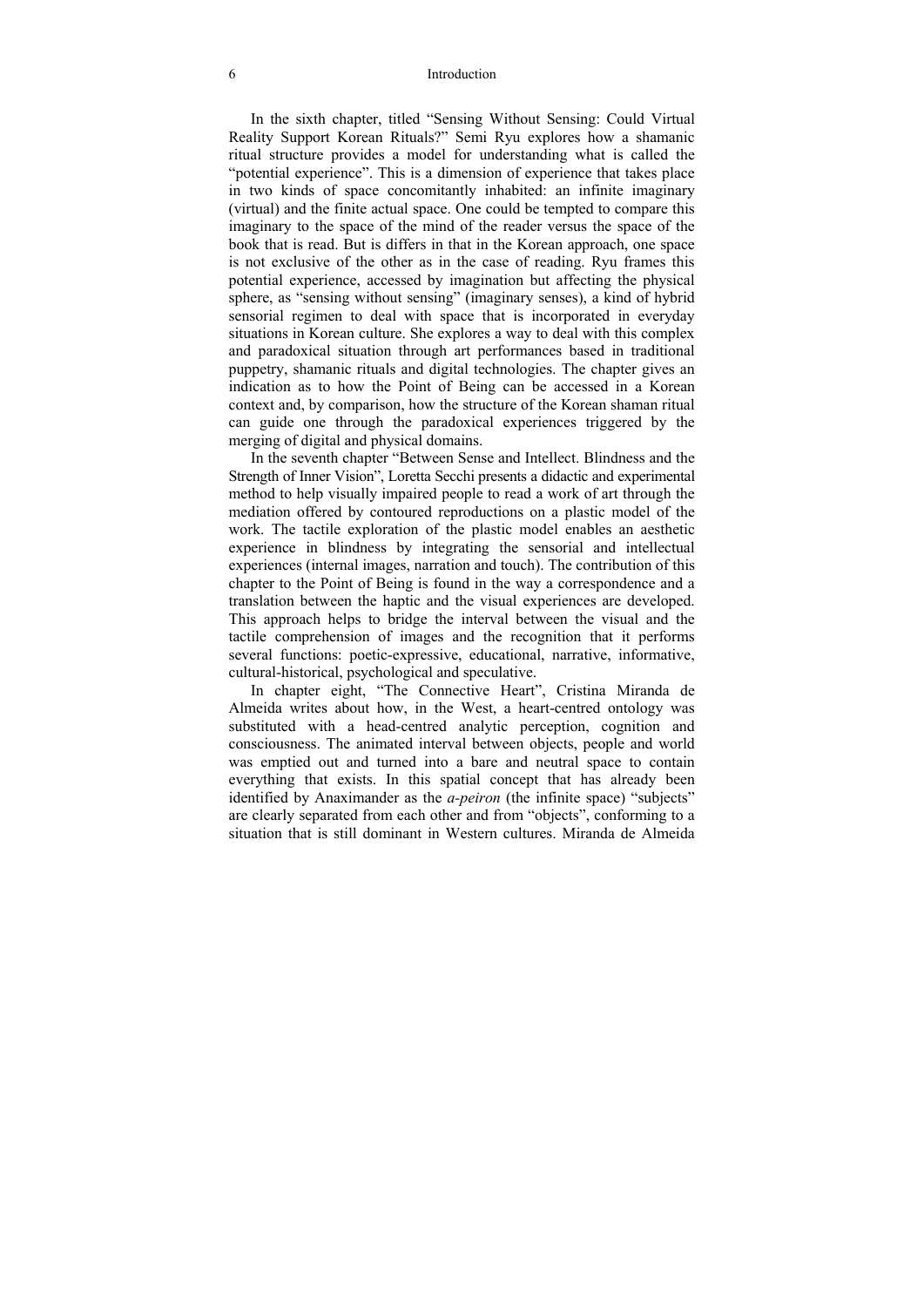claims that in the new global context, the Point of Being gains relevance, through the retrieval of the heart-based kind of perception and cognition, as a foundational reference for a society that is increasingly dissolved in a sensitive and interconnected environment due to the impact of digital technologies. The heart appears as the Point of Being, the interface that enables the diastolic processes of replenishment of the interval that are necessary for the construction of a different paradigm that overcomes polar dualities in relation to matter, space, time and self in contemporary sensibility in which physical matter, digital and social processes merge.

In the last chapter, "Quantum-Inspired Spirituality: Merging Science and Religion in the Post-Galilean Period", Maria Luisa Malerba explores the epistemological changes from pre-Galilean to post-Galilean periods in order, space, time, matter, perception, logic and axioms, and the relationships between subject, object and truth. Addressing polar concepts such as complexity and simplicity, truth and fuzzy truth, chaos and order she proposes an alternative form of quantum-inspired spirituality, citizenship and attitude. Her approach offers a reflection based on cultural studies about different ways of dealing with uncertainty, and to go beyond the limited Cartesian framework regarding the concept of truth. By analysing cultural production, this approach contributes yet another cultural context, more future-oriented, to reflect the Point of Being in a time of change, uncertainty and deep cultural crisis in society regarding knowledge.

Then, of course, there is the question of the Point of Being, as in "what is the *point*?" That is certainly an underlying theme that plays across all chapters, but no definite answer can be given about this without including a total personal involvement. *The Point of Being* is a signpost on that journey.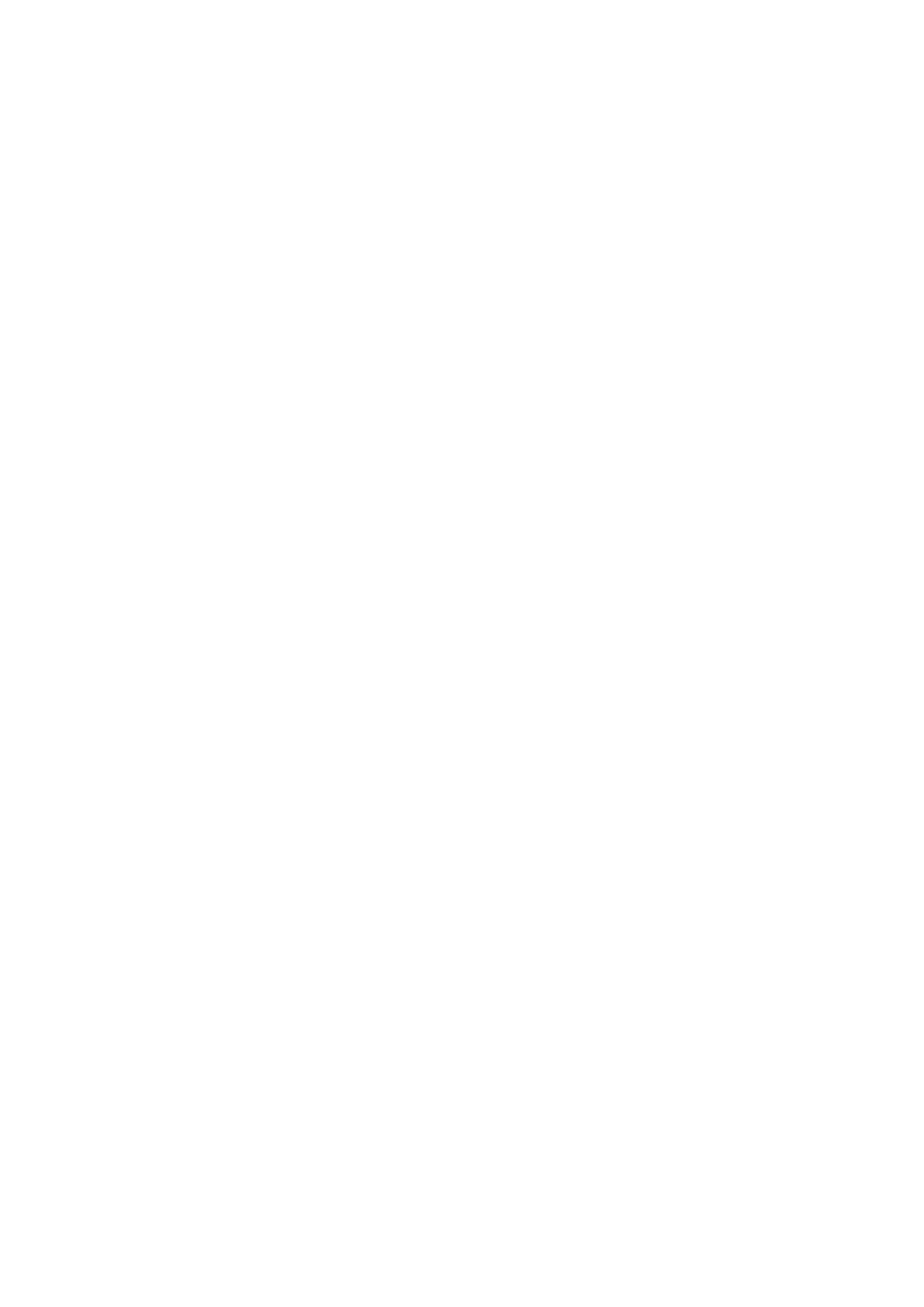### CHAPTER ONE

### THE POINT OF BEING

### DERRICK DE KERCKHOVE<sup>1</sup>

### **Chapter Index**

| Abstract                                                          |
|-------------------------------------------------------------------|
| I Approaching a definition of the Point of Being (PB)             |
| The Point of Being and field theory                               |
| Sensory transduction                                              |
| Proprioception                                                    |
| The role of the body                                              |
| II The fragmentation of the sensorium                             |
| Point of View (PV) versus Point of Being                          |
| Parallels between Point of View and Point of Being                |
| III Electricity and touch                                         |
| Electricity driven trends pertinent to the Point of Being         |
| The objective imaginary and the displacement of the Point of View |
| The impact of electricity on the Point of Being                   |
| Augmented tactility                                               |
| Managing the interval: muscular versus mental interfaces          |
| IV Presence and telepresence: reconstructing the Logos            |
| Recovery of the classical Logos                                   |
| V Social touch and responsibility                                 |
| The Internet as an electronic limbic system                       |
| Ancient Greek tragedy revisited                                   |
| Phobos and terrorism                                              |
| Eleos and angst                                                   |
| Catharsis                                                         |
| VI Bibliography                                                   |

 1 Derrick de Kerckhove wishes to thank for their assistance and support Maria Luisa Malerba (bibliography and data treatment), Gaetano Mirabella and Loretta Secchi (reference support) and Cristina Miranda de Almeida (data structuration and editorial discussion) in the preparation of this chapter.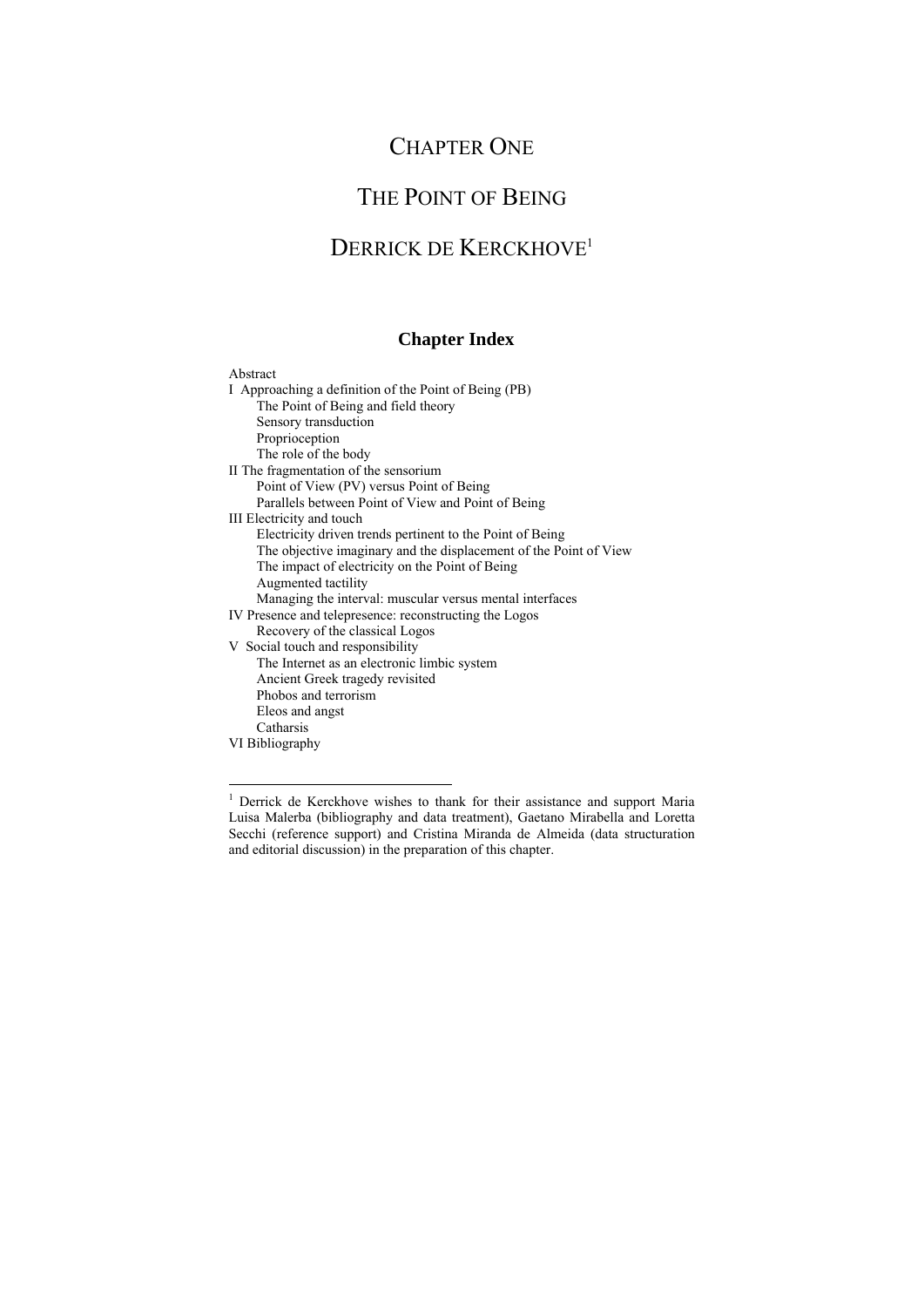### **Abstract**

*The Point of Being (PB) describes a sensory relationship with the world and to others that is grounded in touch. PB is the feeling of one's presence in one's own life. It is a multisensory and predominantly tactile experience of the world, of self and of others. By contrast, the Point of View (PV) is based on vision.* 

*PV is characteristic of the Western perception of the world being framed by the eye. It has prevailed since the Renaissance and it largely owes to psychological consequences of the development of the printing press.* 

*A crowning achievement of a process of individualization that is attributable to readers' appropriation of language through literacy, the dominance of PV is presently being challenged by the effects of electricity and electronic technologies. These are introducing a new sensorial equilibrium, still dominated by the eye but allowing more information from the other senses and, notably, touch.* 

*PB is not a substitute for PV. It is complementary and may restore people's sensibility to a coherent social and personal order, even as PV is being weakened by the gradual externalization of cognitive and emotive capacities of the user on screen and in networks. The new order of sensibility is informed by a sort of "augmented tactility", supported and encouraged by electronic technologies.* 

*The Internet, besides serving cognitive ends, also acts as a collective and connective limbic system that carries emotions instantly across frontiers, religions and cultures.* 

*This phenomenon observed in several grass-roots social movements lately can be compared to the so-called "weak force" in physics. In physics, such a force can be expressed mathematically, by its integration within the balance of the other three, the strong nuclear force, gravity and electromagnetism. In terms of pressure (i.e., tactility), the weak force acts over short distances without direct contact.* 

*In terms of society, it is attitude, the weakest but most precise expression of one's disposition towards the world, that is the equivalent force.* 

**Keywords**: *Point of Being, interval, point of view, electricity, touch, proprioception, augmented tactility, homeopathic change*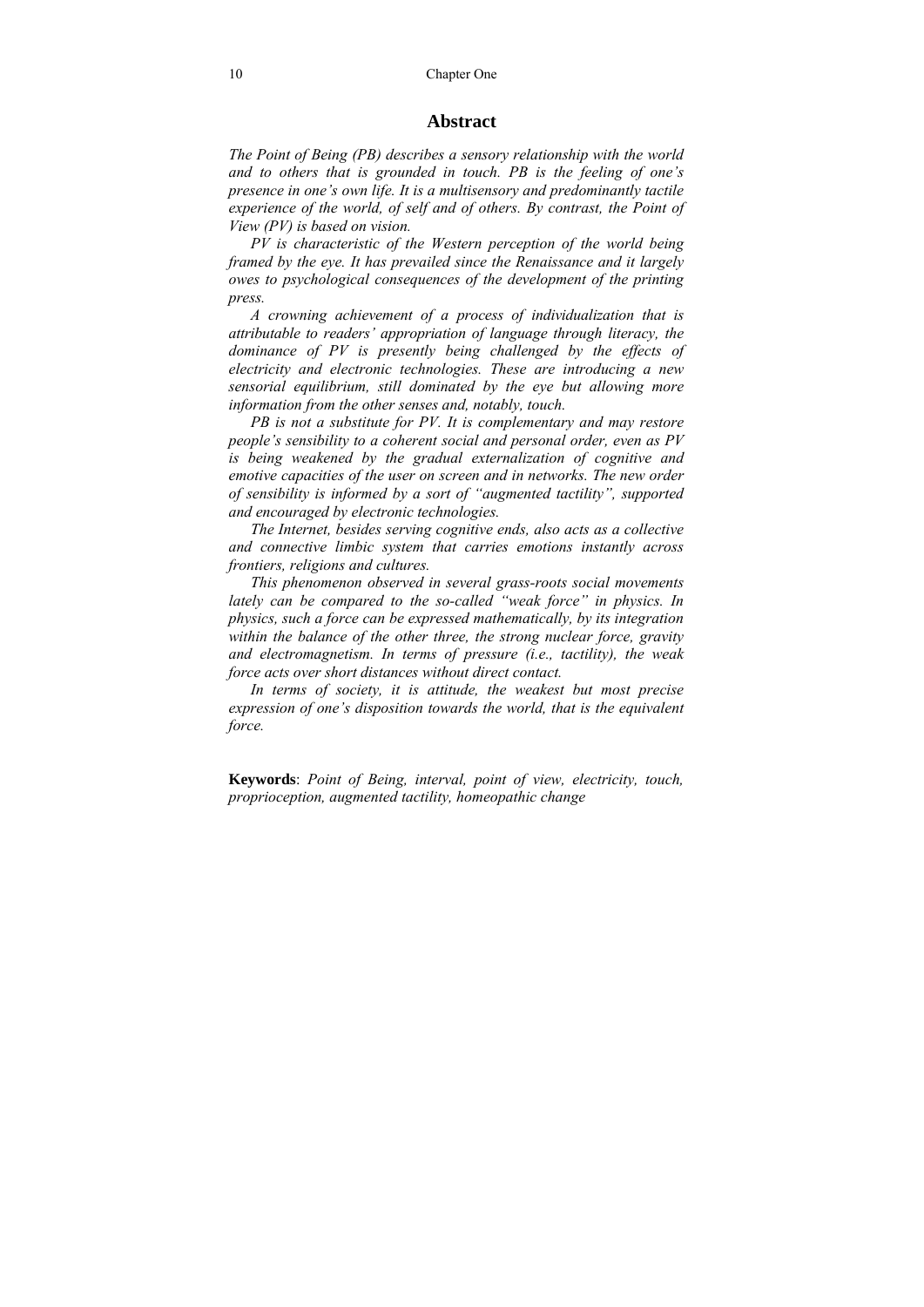### **I Approaching a definition of the Point of Being (PB)**

The world of the eye is causing us to live increasingly in a perpetual present, flattened by speed and simultaneity. —Juhani Pallasmaa (2008)

The Point of Being corresponds to the sense I feel about myself, which cannot be represented exactly by a point (except when I feel an acute pain in a part of my body or a strongly localized emotion in the chest). It is grounded in a state of being that is a condition of life, and it is reflected as a field more than a single point of origin. It is also an epistemological experience. I can perceive that this physical and sensate presence in the world is the very origin of myself rather than all the thoughts I can muster about it.

PB is a boundary-less field of sensation experienced by anyone who stops to think for a second about how one perceives one's presence in the world.

The aim of this research is to focus on the physical and tactile sense (of being), its origin and the intellectual process behind it. Indeed, if I place the origin of my sensation within my body, I feel my surroundings and there is no way of really telling where the inside ends and where the outside begins. If I close my eyes, the other senses are highlighted. Though sound, smell and taste are involved, the effect is mainly a tactile, proprioceptive experience.<sup>2</sup> The point of being is the emerging interface, or connective source of perception, by means of which people touch and are touched by a "reality" in constant flow. It is felt as a flowing sensation that begins in the chest.<sup>3</sup> But that occurs only if I try to locate it deliberately. Otherwise the PB is only the sensation of my presence in the world. It is a background sensation as people go about their business.

<sup>&</sup>lt;sup>2</sup> The notion of proprioception comes from Latin *proprius* (one's own) and perception. It is the sense used to experience the relative position of parts of the body employed in movement. It is distinguished from exteroception (perception of the outside world) and interoception (perception of pain and movement of internal organs).

<sup>&</sup>lt;sup>3</sup> This sensation, which accompanies breathing, is probably why, according to Onians (1951), in the book *The Origins of European Thought: About the Body, the Mind, the Soul, the World, Time and Fate*, the preliterate Greek cultures tended to locate perception in the chest rather than in the head, a shift that began to occur with the appearance of literacy. See also chapter VIII.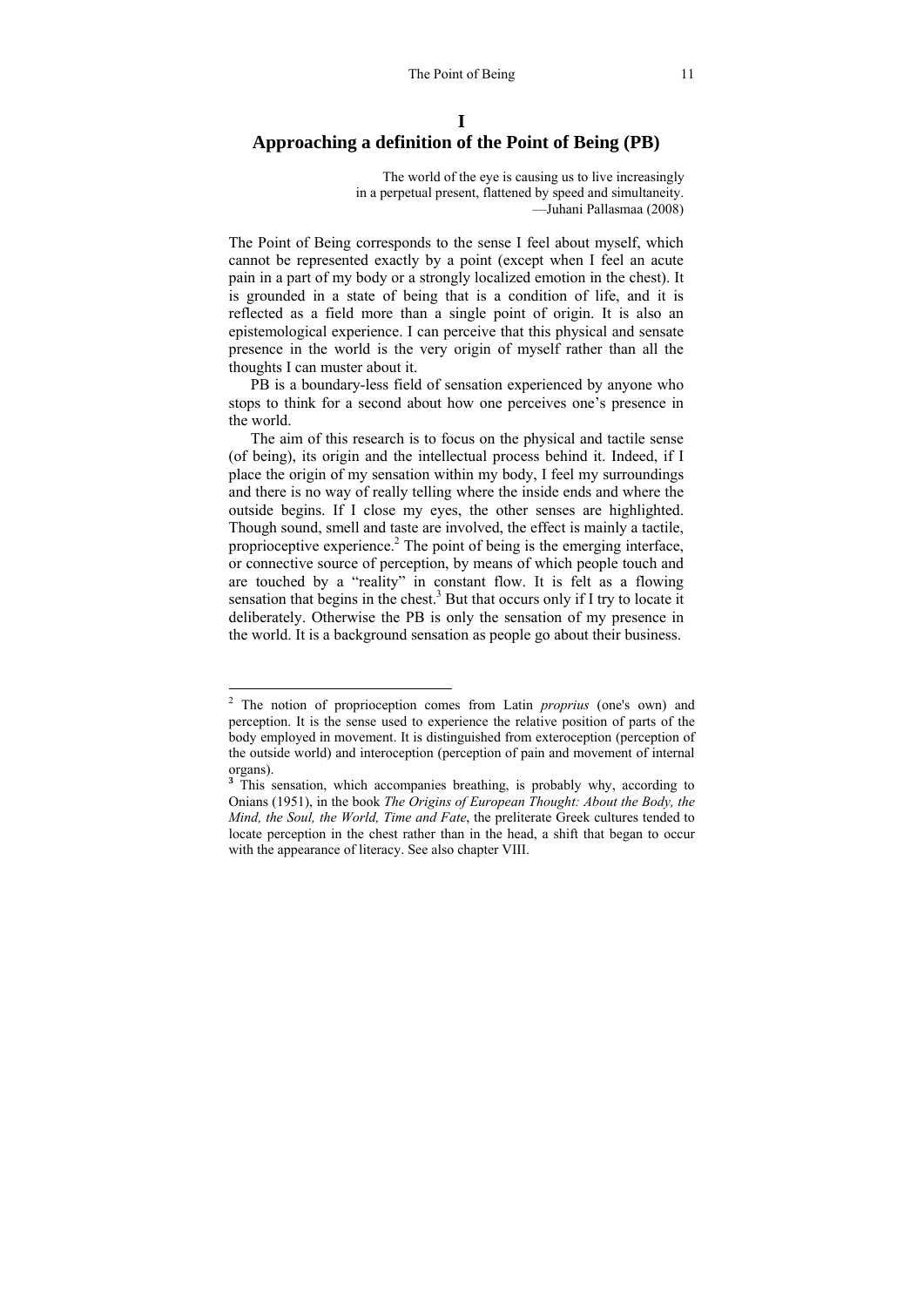Consequently, while there may be a point *to* being, there is no identifiable point *of* being. In that case, why does this book retain a concept that is misleading in the first place? It is because the merit of this metaphor is to immediately invite an experience of being. To feel one's being, one needs to relinquish the Point of View, displace the vantage point of the sensation. The contrasting metaphors of PB and PV allow one to better estimate a tactile and proprioceptive perception of the environment by opposition – or complementarity – to the PV. The latter positions the person in a spatial relationship to the environment from a specific angle within which to evaluate and judge it. This is what is meant by "getting a perspective" on things or events. PB, on the contrary, is a total surround condition. We could have agreed to call PB the "field of being", but that terminology would not reflect the focus on origin. Though it has no precise limits, there is indeed a centre to PB.

### **PB and field theory**

PB could also be described as occupying a middle position between thought, feeling and space. According to Augustin Berque, "Mesology" relates to the study of *milieu*; from the Greek word *meson*: middle, centre, half, average. The present use of the term dates back to Dr Charles Robin who proposed it to the Société de Biologie in Paris, June 7, 1848. The *milieu*, in effect, cannot be absolute: not only does it depend on a set of relationships at the core of which it is situated, but it also defines whatever is around the centre. The *milieu* of fish is the water that surrounds them, but each fish is also at the centre of the water, with which the fish has a unique relationship. Every living creature – humans in particular – is at the centre of its *milieu*. Berque explains that in French, the word milieu carries this ambivalence: it is what surrounds the centre and it is that centre itself. So we are confronted with a problem of logic, that is the co-existence of different logics, neither excluding the other and both composing a "meso-logic" that takes account of both inside and outside simultaneously.**<sup>4</sup>**

Thus there is a sort of Möbius strip effect in that while there is clearly an inside and an outside to every living being, there seems to be no suture or division. With this extended definition of *milieu*, the point

 4 See also Maike Storks (2009) article on proprioception,

http://sixthsensereader.org/about-the-book/abcderium-index/proprioception/ http://ecoumene.blogspot.fr/p/argument-english-version.html (accessed 2013/10/08).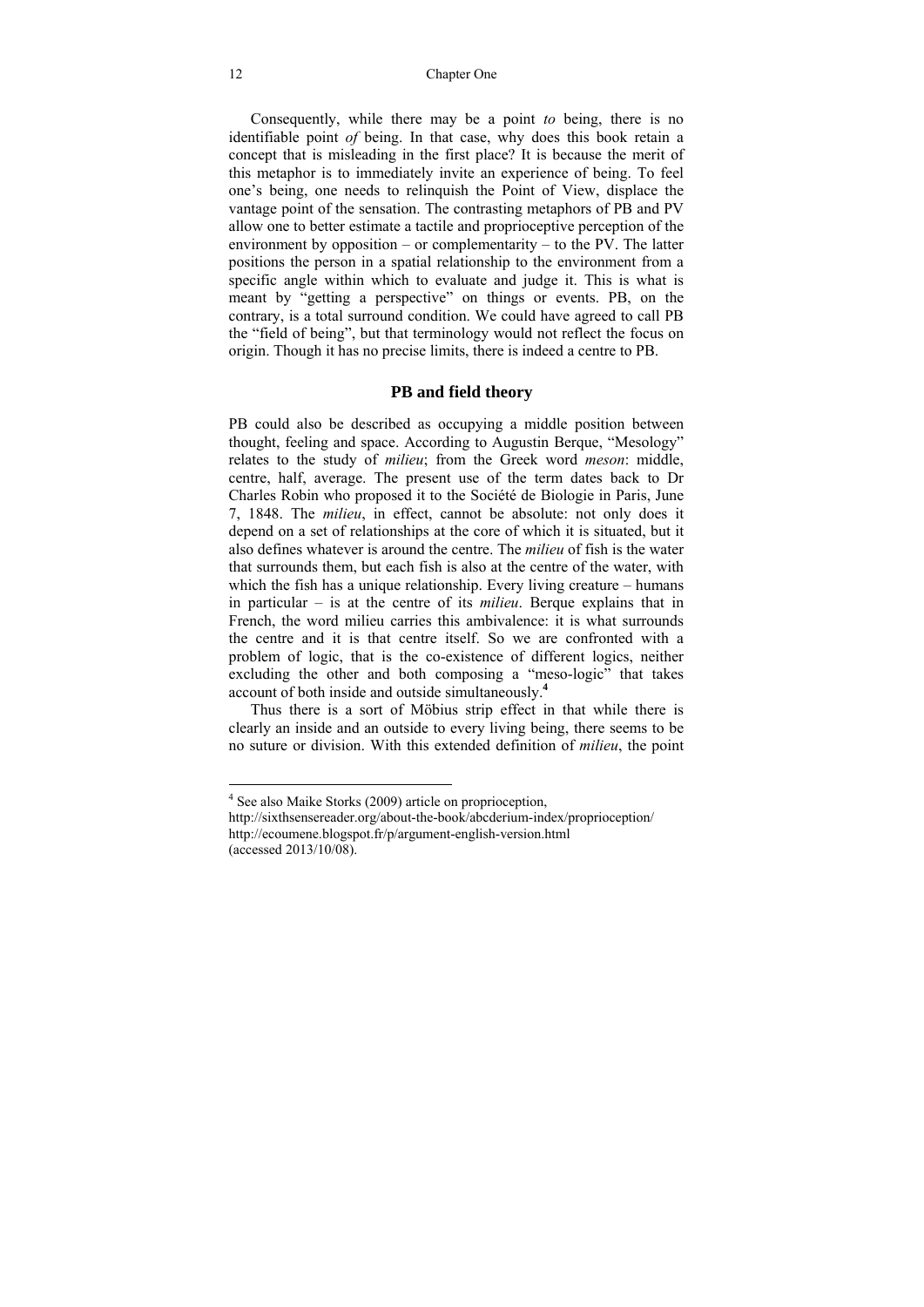of being could be understood as the general core of a sense of being, a place of synthesis of time and space, of mind and body, of feeling and consciousness that transcends models of reality ruled by a visual regimen. It implies an expanded state of perception and consciousness. It calls for the whole body to come into play. I feel immediately this correspondence in everyday life, as I perceive myself as a whole that includes me (*instant présent*). Henri Bergson said:

The more we succeed in making ourselves conscious of our progress in pure duration, the more we feel the different parts of our being enter into each other, and our whole personality concentrate itself in a point, or rather a sharp edge, pressed against the future and cutting into it unceasingly. It is in this that life and action are free. (Bergson 2008 [1911], p. 202)

Observing the role of the skin in perception, Michel Serres defines the experience against the notion of *milieu*:

In the skin, through the skin, the world and the body touch, defining their common border. Contingency means mutual touching: world and body meet and caress in the skin [...] I do not like to speak of the place where my body exists as a milieu, preferring rather to say that things mingle among themselves and that I am no exception to this that I mingle with the world, which mingles itself in me. The skin intervenes in the things of the world and brings about their mingling. (Serres 1998, p. 97)

In this sense, Serres provides another clue to the PB in that, while it is bounded by the skin, it can be felt not as a limit but as a portal to experience the world.

Gestalt therapy has found a convenient scientific ground in physics. For example, touch therapy (TT), a lasting nursing practice developed by Martha Rogers in the mid 1960s, applies basic notions related to energy fields to human sensoriality. She says that human beings are energy fields - not have energy fields but are energy fields. Humans and the environment are continually, simultaneously, and mutually exchanging energy with each other (environment refers to everything exterior to human, including other people). Universal order is a force innate to all energy fields. (Rogers  $1970$ <sup>5</sup>)

 $<sup>5</sup>$  See also this link, accessed 2014/05/08,</sup>

http://currentnursing.com/nursing\_theory/unitary\_human\_beings .html and Sayre-Adams, J (1993), 'Therapeutic Touch - principles and practice', in *Complimentary Therapies in Medicine. See this link,* accessed 2014/02/10,

http://www.sciencedirect.com/science/article/pii/096522999390101I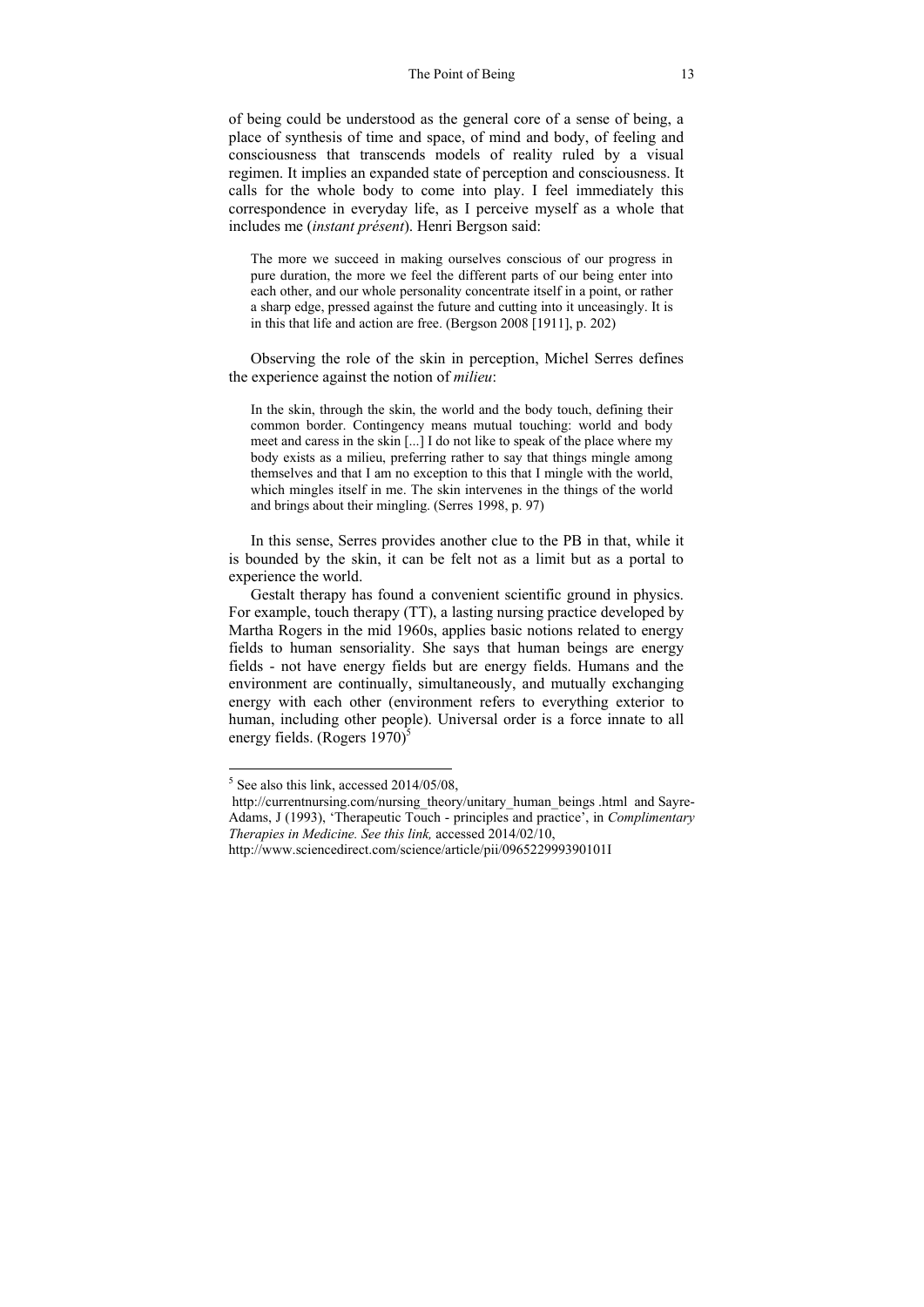#### 14 Chapter One

Within the field, the experience of PB includes proprioception (internal) and exteroception (external) as well as the perception of the interval and the relative distances of external objects. Indeed there are enough varieties of tactile experience to warrant categorical distinctions; they require, for example, considerations about frequencies and vibrations, distances, rhythms and movements, various forms of pressure (texture, weight, haptics), and the extensions and modulations of touch in presence, intuition, desire, emotion, and aura, to say nothing about the unconscious. Juhani Pallasmaa puts it very succinctly and precisely:

Touch is the sensory mode that integrates our experience of the world with that of ourselves. Even visual perceptions are fused and integrated into the haptic continuum of the self; my body remembers who I am and where I am located in the world. My body is truly the navel of my world, not of the sense of the viewing point of the central perspective, but as the very locus of reference, memory, imagination and integration. (Pallasmaa 2012, p. 10)

#### **Sensory transduction**

Today, because electricity in its digital evolution puts everything in touch with everything else, artists, scholars and psychologists are rediscovering the senses as a whole and in this process the sense of touch has an insidiously dominant role. Touch is directly connected to the configuration of self-in-the-world as it can be considered a tool for thinking "with" the body, allowing for the displacement of consciousness from brain to body and instructing people about what cannot be grasped by the eyes.

The word touch comes from the Latin *tactus*, and *tangere*. Touch extends through the whole body's surface<sup>6</sup> and helps one to get data about things and their qualities, such as texture and temperature. In the concept of touch is also implied the idea of recognition and the ability to resolve difficult situations.

Tactile cognition is based not only on contact pressure but also on the interval of space between people and things. As a flexible and fluctuant kind of cognition, touch takes meaning from texture, resistance, temperature and other aspects of matter. French Enlightenment philosopher Denis Diderot (1916) explored this aspect of the relationship between body and

<sup>&</sup>lt;sup>6</sup> Paracelsus is credited with having said that the skin was the extension of the ear, not the other way around, meaning that the whole body could be construed as one big ear.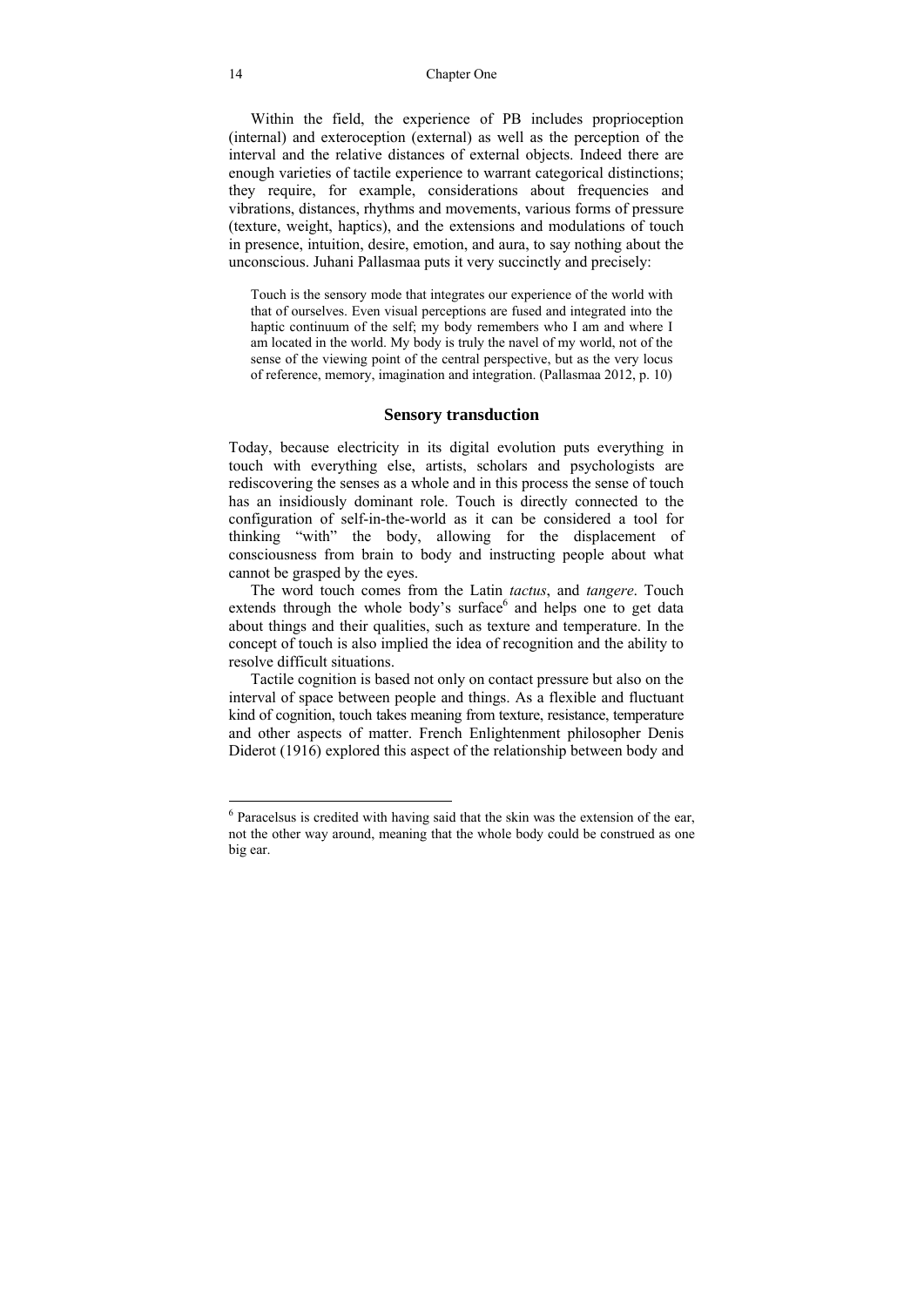space, pointing out the collaboration between vision and touch in the experience of space:

Only experience can teach us if there is agreement between vision and touch. Both senses could be contradicting each other without my knowing it; I could even believe that what is presented to my vision is nothing more than sheer appearance, if I had not been informed that these concepts are the same I had touched. (Diderot 1916, p. 51)

What people perceive through the other senses are mere hypotheses, but touch provides me with the confirmation that something outside my skin is not part of myself. However, by transduction touch is involved as well my own subjectivity when I feel myself exactly at the moment I perceive something that is not part of my body. As Walter Ong famously put it: "I feel other and self simultaneously" (Ong 1967, pp. 169-190).<sup>7</sup>

### **Proprioception**

Proprioceptive sensibility allows one to be aware of the position and the movements of each part of one's body at any moment in time. The proprioceptor in the nervous system informs the organism in a mostly unconscious process about what is required to adjust muscular contractions so as to permit normal and fluid movements. Equilibrium, holding a posture, interoceptive sensibility (from the viscera) and exteroceptive (from the skin) are also part of proprioceptive information. From the proprioceptors, nervous fibres that are contained in the nerves reach the spinal cord and sense modifications such as pressure and stretching.<sup>8</sup>

According to Charles Sherrington's classification:

**Intero-receptors** transduce information from within the organism.

- **Proprio-receptors** transduce information regarding the body parts in relation to one another.
- **Exteroreceptors** transduce information from outside the body and can be further subdivided into two additional categories, telereceptors and somatoreceptors.

<sup>&</sup>lt;sup>7</sup> Full text at this link, accessed 2014/05/08,

http://onlinelibrary.wiley.com/doi/10.1525/aa.1969.71.4.02a00030/pdf 8

<sup>&</sup>lt;sup>8</sup> More at this link accessed 2014/05/08, http://www.vulgaris-medical.com/encyclo pedie/ proprioception-6821/physiologie.html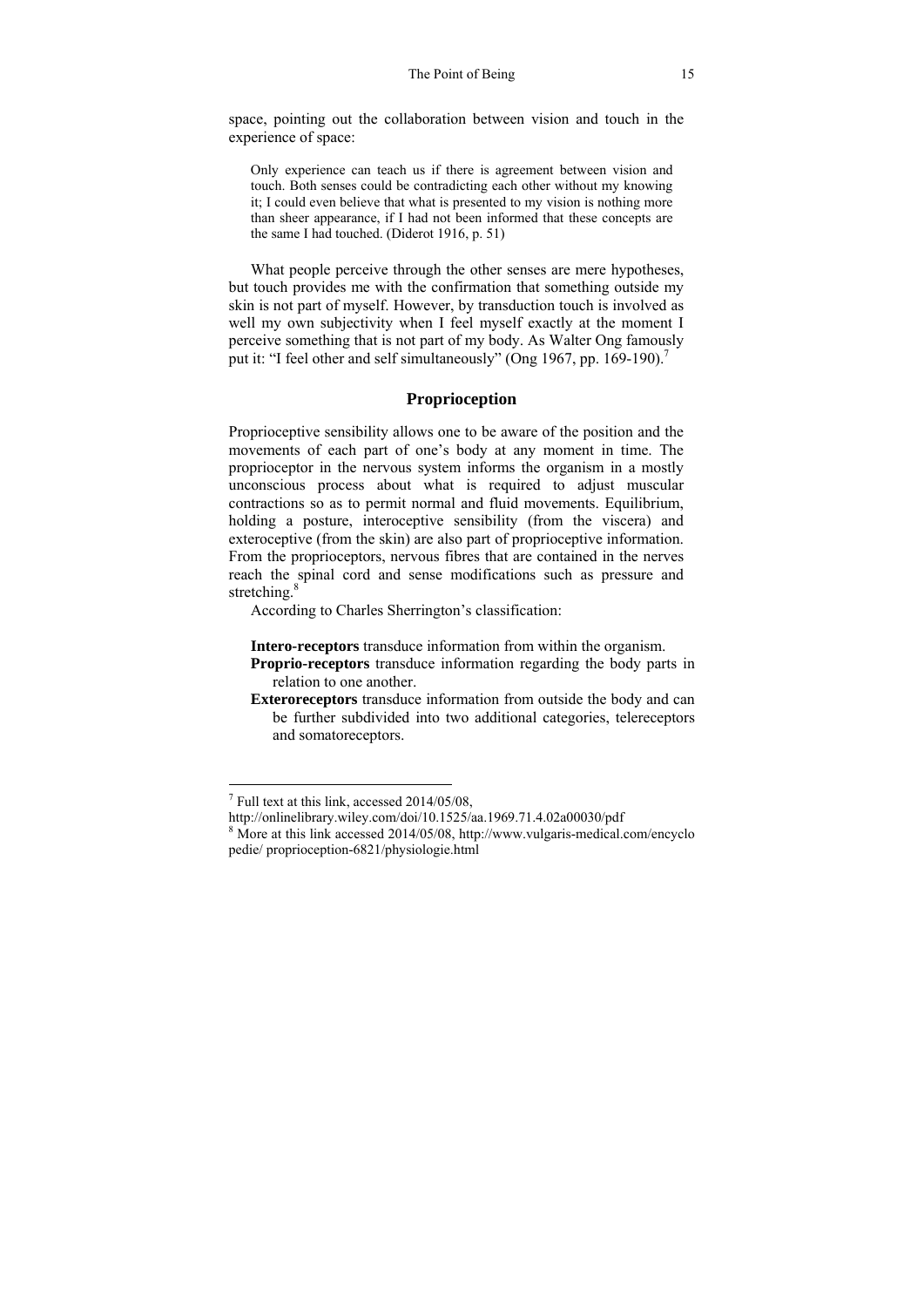#### 16 Chapter One

**Telereceptors** deal with stimuli which are away from – as in not touching – the body.

**Somatoreceptors** transduce stimuli and events that occur on the body's surface (Sherrington 1961, p. 114).

PB, then, is an ever-emerging, fuzzy, interface between the world and me. It enables people to perceive their inscription in reality as a constant flow in which no fixed point of view is necessary. It is akin to the characteristics of the quantum scale of matter field, movement and vibration – which are different from the visible reality of places, distinct solid entities or clearly separated objects. It includes, in addition to the physical aspects already mentioned, other features that are complementary to touch such as memory, imagination, awareness and intuition, all to be considered important multi-sensorial elements in the perceptive process.

Perhaps the most similar description of PB is found in this analysis of experience by Bergson

Let us then concentrate attention on that which we have that is at the same time the most removed from externality and the least penetrated with intellectuality. Let us seek, in the depths of our experience, the point where we feel ourselves most intimately within our own life. It is into pure duration that we then plunge back, a duration in which the past, always moving on, is swelling unceasingly with a present that is absolutely new. But at the same time, we feel the spring of our will strained to its utmost limit. We must, by engaging strong recoil of our personality on itself, gather up our past, which is slipping away, in order to thrust it, compact and undivided, into a present, which it will create by entering. Rare indeed are the moments when we are self-possessed to this extent: it is then that our actions are truly free. And even at these moments we do not completely possess ourselves. Our feeling is duration, I should say the actual coinciding of our self with itself admits of degrees. But the more the feeling is deep and the coincidence complete, the more the life in which it replaces us absorbs intellectuality by transcending it. (Bergson 2008 [1911], p. 200)

### **The role of the body**

The first element that contributes to the construction of the paradigm of the Point of Being is the role of the whole body as the integral centre from where people become aware of all perceptions and from where they inhabit multiple kinds of place, matter and time, physical or electronic, and relate to other bodies and identities, where they too create, multiply and re-create their own selves.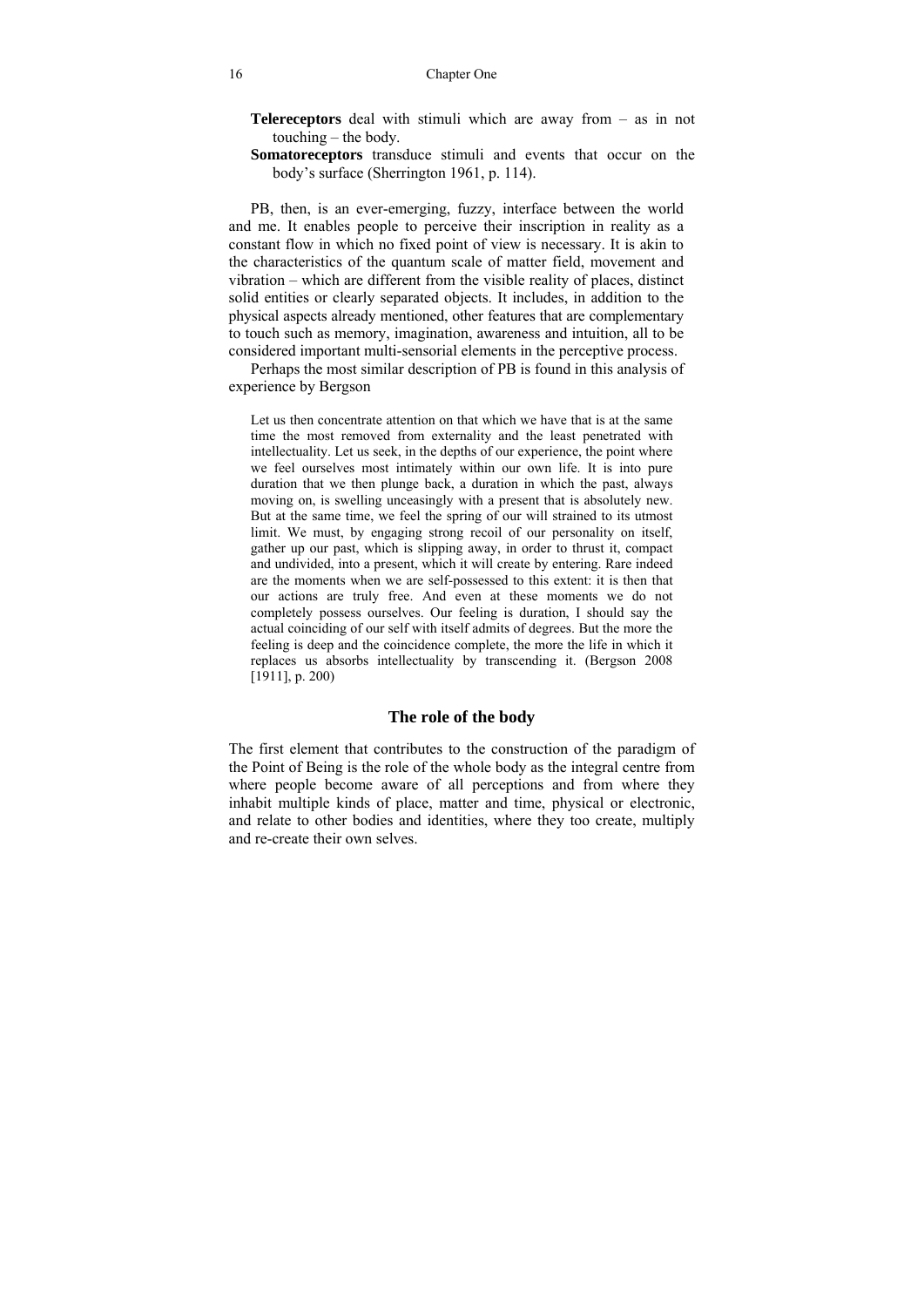The body is the incarnation (and the interface) of being. People experience the world with their biological senses and their bodies are the places where they feel a real sensation of weight and presence. They know their body mostly by tactile sensations of pain or wellbeing and by proprioception. Intuition and emotions extend proprioception into exteroception beyond the confines of the skin. Juhani Pallasmaa puts the body at the centre of experience:

Sensory experiences become integrated through the body, or rather, in the very constitution of the body and the human mode of being. Psychoanalytic theory has introduced the notion of body image or body schema as the center of integration. Our bodies and movements are in constant interaction with the environment; the world and the self inform and redefine each other constantly. The percept of the body and the image of the world turn into one single continuous existential experience; there is no body separate from its domicile in space, and there is no space unrelated to the unconscious image of the perceiving self. (Pallasmaa 2005, p. 39)

For Jean-Luc Nancy, the body is beyond discourse and description, a sign of itself that comes into existence only when is touched:

Bodies are first to be touched. Bodies are first masses, masses offered without anything to articulate, without anything to discourse about […]. A body is what cannot be read in a writing […]. It is by touching the Other that a body is a body […] it is itself nothing but the being-exposed. (Nancy 1993, pp. 197-198 and 204)

There are many definitions of the concept of "body". In this book the concept is explored in different ways by the authors, as it changes according to different cultures, disciplines and historical moments. For instance, Western medicine separates body parts (body and being are experienced as separate entities) while for the Eastern way of thinking the body is a single totality, and health problems are connected to energetic and spiritual issues (body and being coincide).<sup>9</sup> This issue, of course,

<sup>&</sup>lt;sup>9</sup> Geurts points out "speculations in psychology [and we might add philosophy and physiology] are influenced by changing notions of the person and by the technology of the day" (Geurts 2005, p.169). See Maike Storks (2009), op. cit. "Proprioception", accessed 2014/04/10, http://sixthsensereader.org/about-thebook/abcderium-index/proprioception/

<sup>&</sup>quot;Among the Anlo-Ewe people of Ghana, we find an integrative conception of the sensorium as expressed through the term *seselelame*. *Seselelame* translates as *perceive-perceive-at-flesh-inside* and is a more generalized feeling in the body that consists of a wide array of internal senses (e.g. proprioception) and external senses,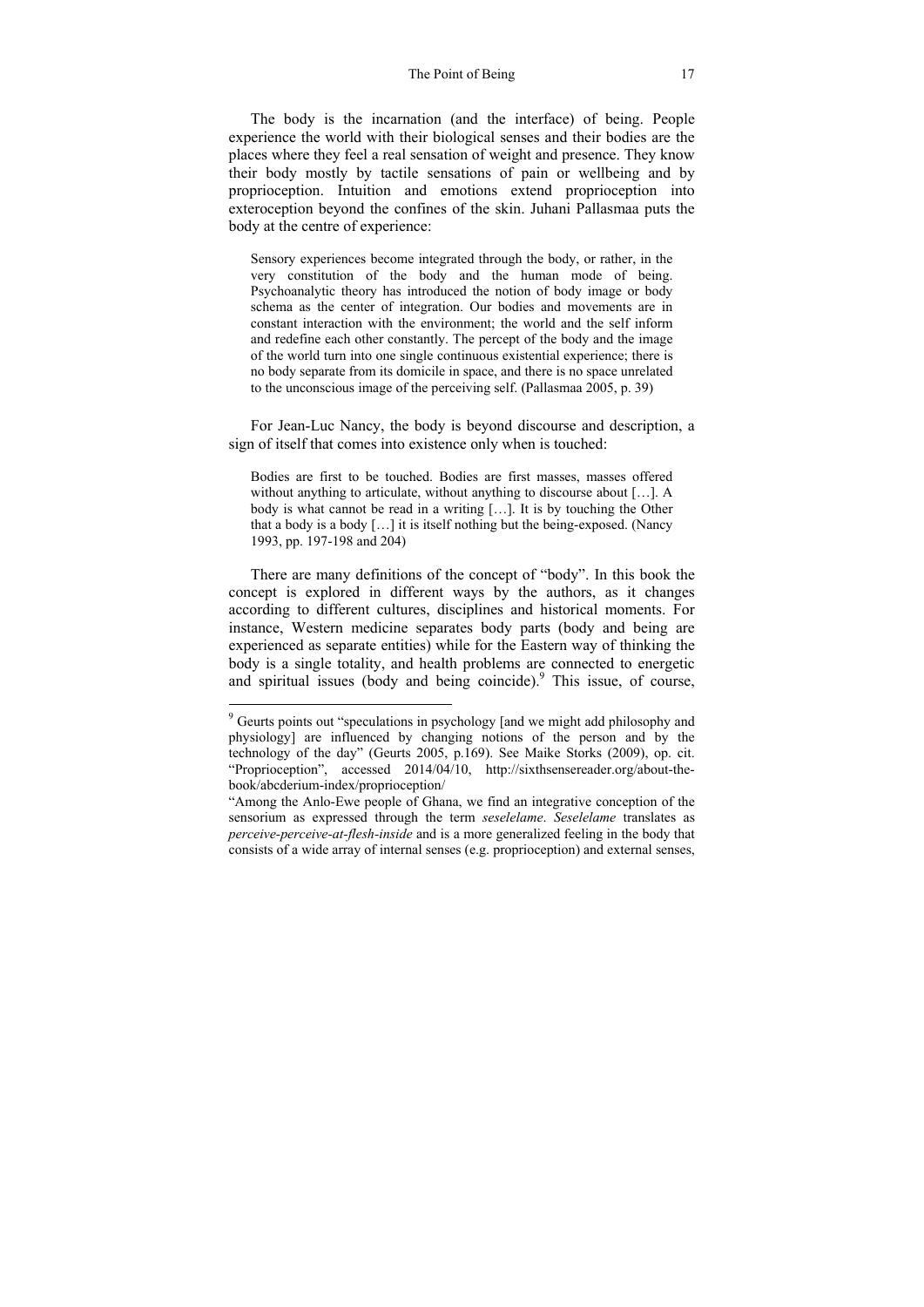continues to generate endless debates between monists and dualists. One, author at least has thrown a genuinely new light on the subject. Mark Johnson, in *The Body in the Mind* affirms that,

any adequate account of meaning and rationality must give a central place to embodied and imaginative structures of understanding by which we grasp the world. (Johnson 1990, p. 13)

Defining his thesis, Johnson grounds meaning in physical experience:

The view I am proposing is this: in order for us to have meaningful, connected experiences that we can comprehend and reason about, there must be pattern and order to our actions, perceptions, and conceptions. A schema is a recurrent pattern, shape, and regularity in, or of, these ongoing ordering activities. These patterns emerge as meaningful structures for us chiefly at the level of our bodily movements through space, our manipulation of objects and our perceptual interactions. (Johnson 1990, p. 29)

Decades before the discovery of mirror neurons and their role in interpreting gesture, Karl Pribram and colleagues had identified experimentally the need that all mammals have to "pre-plan" any gesture as a rapid neuromuscular sequence before accomplishing the movement itself (Miller, Galanter and Pribram 1960). That is a kind of "body-thought". Johnson proposes that thinking itself is a physical activity that finds its source, its patterns and the spring of its manifestations in the body. According to his views, the reason why people do not credit the body's role is that they can only express themselves in propositional, i.e. linguistic terms. He explains:

To cite a simple example, my present sense of being balanced upright in space at this moment is surely a non propositional awareness that I have,

emotions, cognition, and intuitions. More precisely *seselelame* might refer to physical sensations; sexual arousal, heartache, passion, and pain; inspiration; intuition; or a generalized feeling in or through the body. It incorporates various sensations and actions such as aurality and hearing; balance and equilibrium; walking and kinesthesia; visuality and seeing; tasting; smelling; vocality and talking. In short, *seselelame* expresses a sensory order inherently different from the Western five-sense model. Proprioception, as experienced by the Anlo-Ewe as part of *seselelame,* is inherently intersubjective and based on shared feelings; it is phenomenological and processual in character. Thus, for the Anlo people perceiving their own body requires paying attention to the bodies of those around them" (Geurts 2005).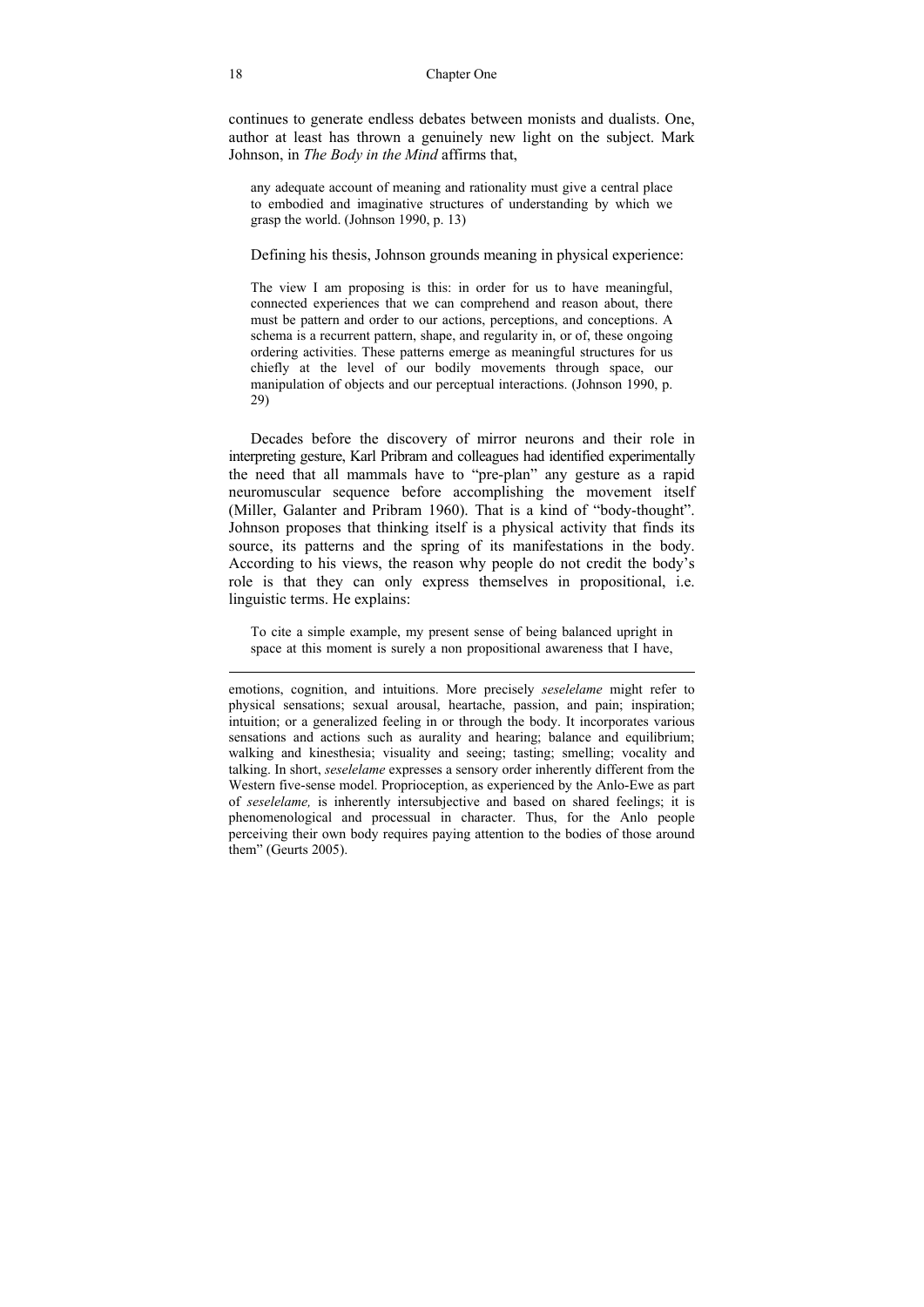#### The Point of Being 19

even though all my efforts to communicate its reality to you will involve propositional structures. So, while we must use propositional language to describe these dimensions of experience and understanding, we must not mistake our mode of description for the things described (Johnson 1990, p. 4)

Johnson is facing a misconception about the role of the body that is quite germane to the dichotomy explored in this volume between PV and PB. People, and scientists in particular, tend to adopt what Johnson calls the "Objectivist" stance that is to describe something experimentally or in some phenomenological way and then take the description for the thing itself. He adds:

I am perfectly happy with talk of the conceptual/propositional content of an utterance, but only insofar as we are aware that this propositional content is possible only by virtue of a complex web of non-propositional schematic structures that emerge from our bodily experience. (Johnson 1990, p. 5)

Johnson's research is thus supported and even more so now that it has been established that mirror neurons serve as intermediaries for the understanding of gesture. The embodiment of cognition is also a major tenet of Francisco Varela's work. Popular literature has abounded in that direction, as exemplified by various elaborations of Hand Selye's Stress Theory, of Eugene Gendlin's "felt meaning" and of Julius Fast's "body language". Not surprisingly, the scientific community has demonstrated a certain reluctance to embark resolutely into research in that direction. Johnson's explanation of that reluctance seems to echo the thesis of this book.

### **II**

### **The fragmentation of the sensorium**

The subject-object fragmentation brought on by the processes of modernization had a strong impact on perception, on the body and on people's relationship to nature, on the spiritual dimension of life and on processes involving knowledge. Literacy played a key part in this: with the transformation of reality into printed words,<sup>10</sup> in the literate era the visual sense came to dominate and people began to feed on concepts

 $10$  See Olson (1994).